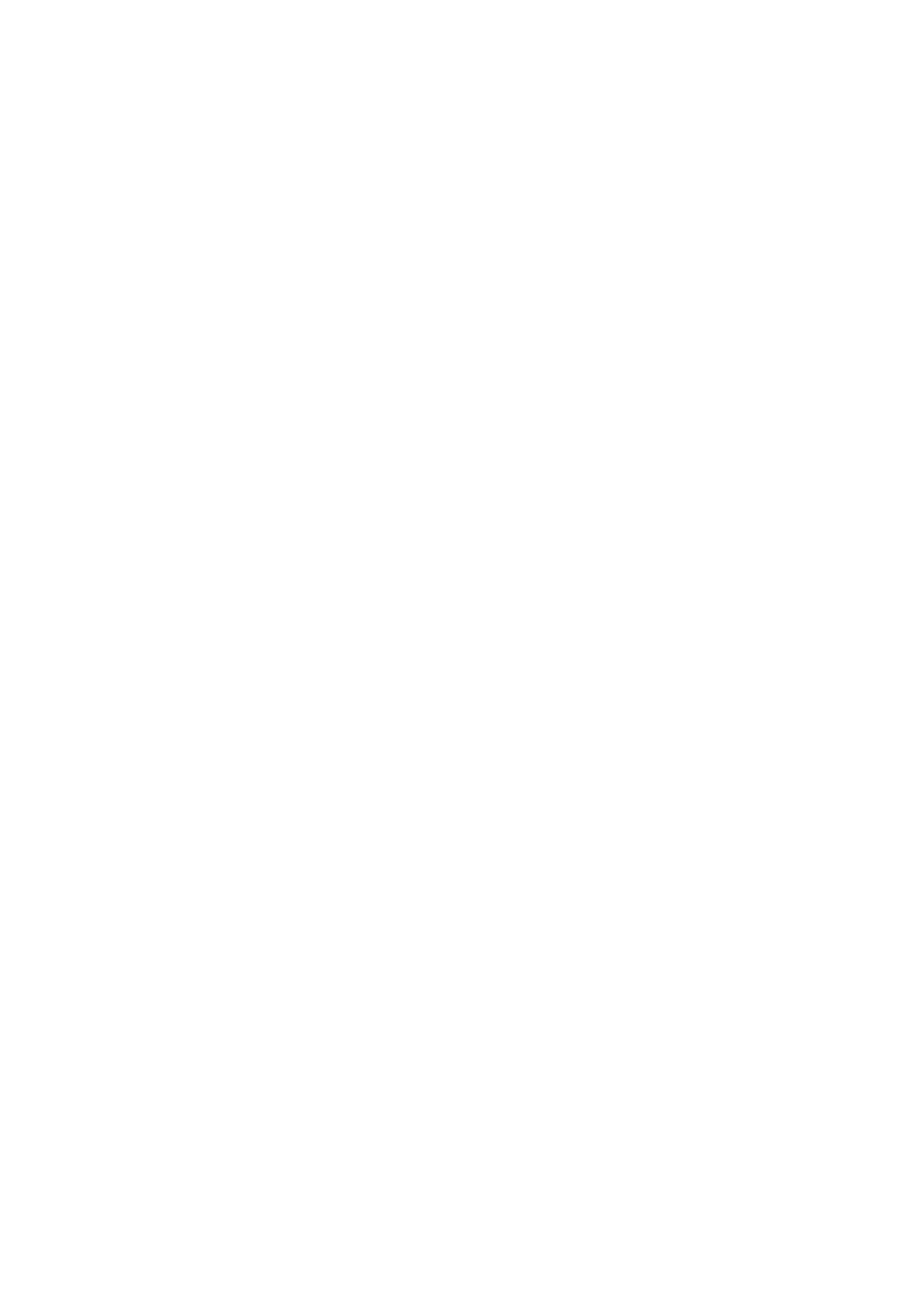# **Table of contents**

| $\mathbf{1}$            |     | INTRODUCTION, OBJECTIVES AND GENERAL INFORMATION ABOUT THE                                                        |  |
|-------------------------|-----|-------------------------------------------------------------------------------------------------------------------|--|
| $\overline{2}$          |     | FRAMEWORK CONDITIONS FOR DECENTRALISED CHP TECHNOLOGIES BASED ON                                                  |  |
|                         |     |                                                                                                                   |  |
|                         | 21  | AMOUNT OF ELECTRICITY PRODUCED FROM RENEWABLES AND SOLID BIOMASS AS WELL AS                                       |  |
|                         |     |                                                                                                                   |  |
|                         | 2.2 |                                                                                                                   |  |
|                         | 23  |                                                                                                                   |  |
|                         |     | 2.3.1                                                                                                             |  |
|                         |     | 2.3.2                                                                                                             |  |
|                         |     | Fuels allowed to be used in CHP plants based on biomass combustion benefiting from the<br>2.3.3                   |  |
|                         |     |                                                                                                                   |  |
|                         |     | 2.3.4                                                                                                             |  |
|                         | 2.4 |                                                                                                                   |  |
| $\overline{\mathbf{3}}$ |     | <b>OVERVIEW OF CHP PLANTS BASED ON BIOMASS COMBUSTION IN OPERATION IN</b>                                         |  |
|                         |     |                                                                                                                   |  |
|                         | 31  | DEVELOPMENT OF CHP PLANTS BASED ON BIOMASS COMBUSTION AND CURRENT SITUATION  15                                   |  |
|                         | 3.2 | POTENTIAL AND TECHNOLOGICAL EVALUATION OF THE DIFFERENT TECHNOLOGIES 18                                           |  |
| 4                       |     |                                                                                                                   |  |
| 5                       |     | ${\bf LITERATURE}.\hspace{2cm} \textcolor{red}{\bf LITERATURE} \textcolor{red}{\bf .11} \textcolor{red}{\bf .01}$ |  |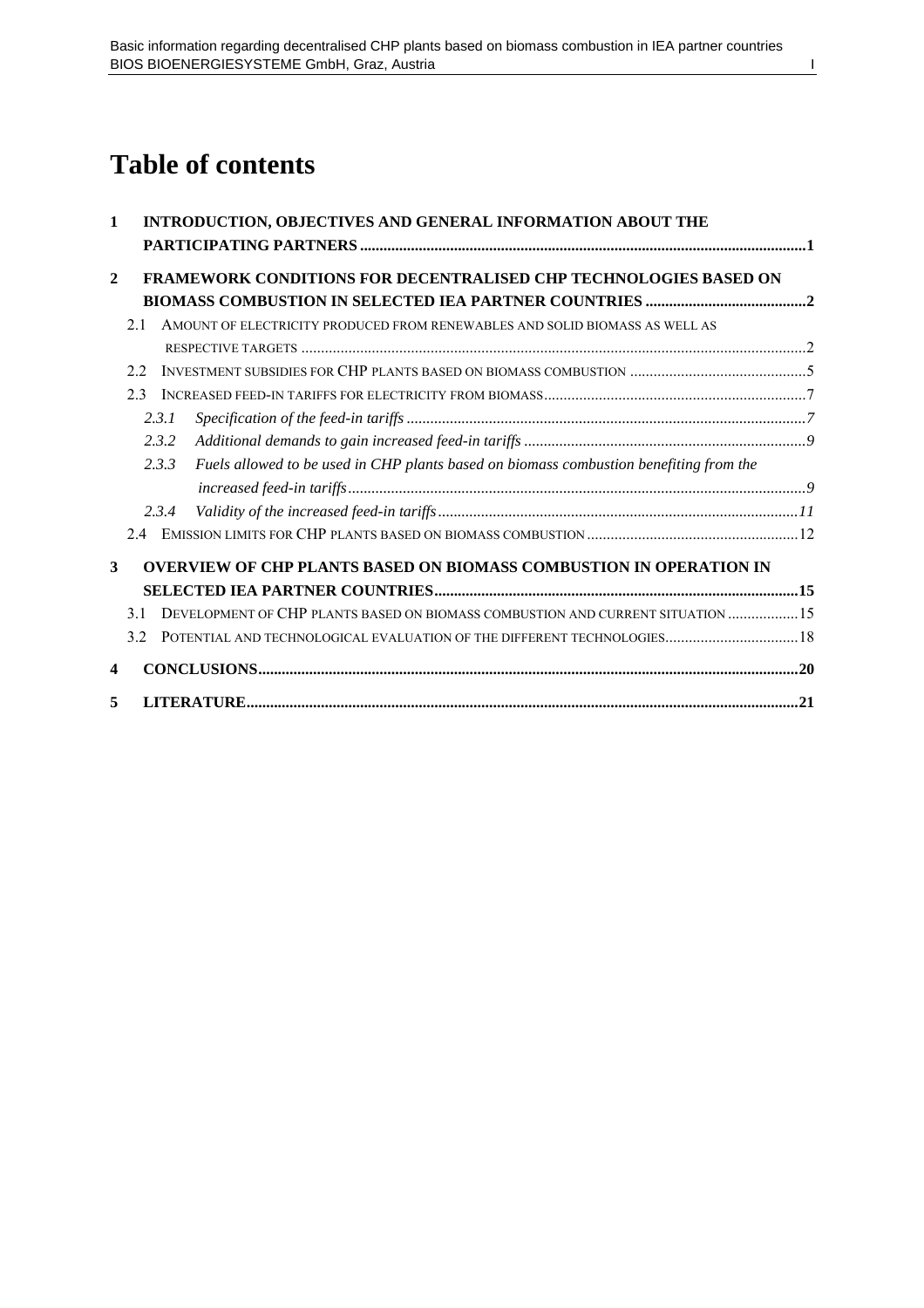# **List of figures**

| <b>Figure 2.2:</b> Ratio of the targeted to the current electricity production from solid biomass and |  |  |  |  |  |  |  |  |  |  |
|-------------------------------------------------------------------------------------------------------|--|--|--|--|--|--|--|--|--|--|
|                                                                                                       |  |  |  |  |  |  |  |  |  |  |

# **List of tables**

| <b>Table 1.1:</b> |                                                                                                                                                                                   |  |
|-------------------|-----------------------------------------------------------------------------------------------------------------------------------------------------------------------------------|--|
| <b>Table 2.1:</b> | Electricity production from renewables and solid biomass as well as respective targets3                                                                                           |  |
| <b>Table 2.2:</b> | Framework conditions for investment subsidies for CHP plants based on biomass                                                                                                     |  |
| <b>Table 2.3:</b> | Targets for renewable energy sources in Finland according to the proposal of the working                                                                                          |  |
| <b>Table 2.4:</b> |                                                                                                                                                                                   |  |
| <b>Table 2.5:</b> |                                                                                                                                                                                   |  |
| <b>Table 2.6:</b> | Fuels allowed to be used in CHP plants based on biomass combustion benefiting from<br>increased feed-in tariffs or other support for electricity production from renewable energy |  |
| <b>Table 2.7:</b> | Overview of the emission limits in the participating partner countries (except the                                                                                                |  |
| <b>Table 2.8:</b> | Overview of the emission limits for CHP plants based on biomass combustion for clean                                                                                              |  |
| <b>Table 2.9:</b> | Overview of proposed emission limits for large stand-alone biomass combustion and CHP                                                                                             |  |
| <b>Table 3.1:</b> |                                                                                                                                                                                   |  |
| <b>Table 3.2:</b> | Development of CHP plants based on biomass combustion installed in the participating                                                                                              |  |
| <b>Table 3.3:</b> | Overview of the technologies applied for CHP plants in the participating countries and                                                                                            |  |
| <b>Table 3.4:</b> | Important fields of application for different biomass CHP plant technologies 19                                                                                                   |  |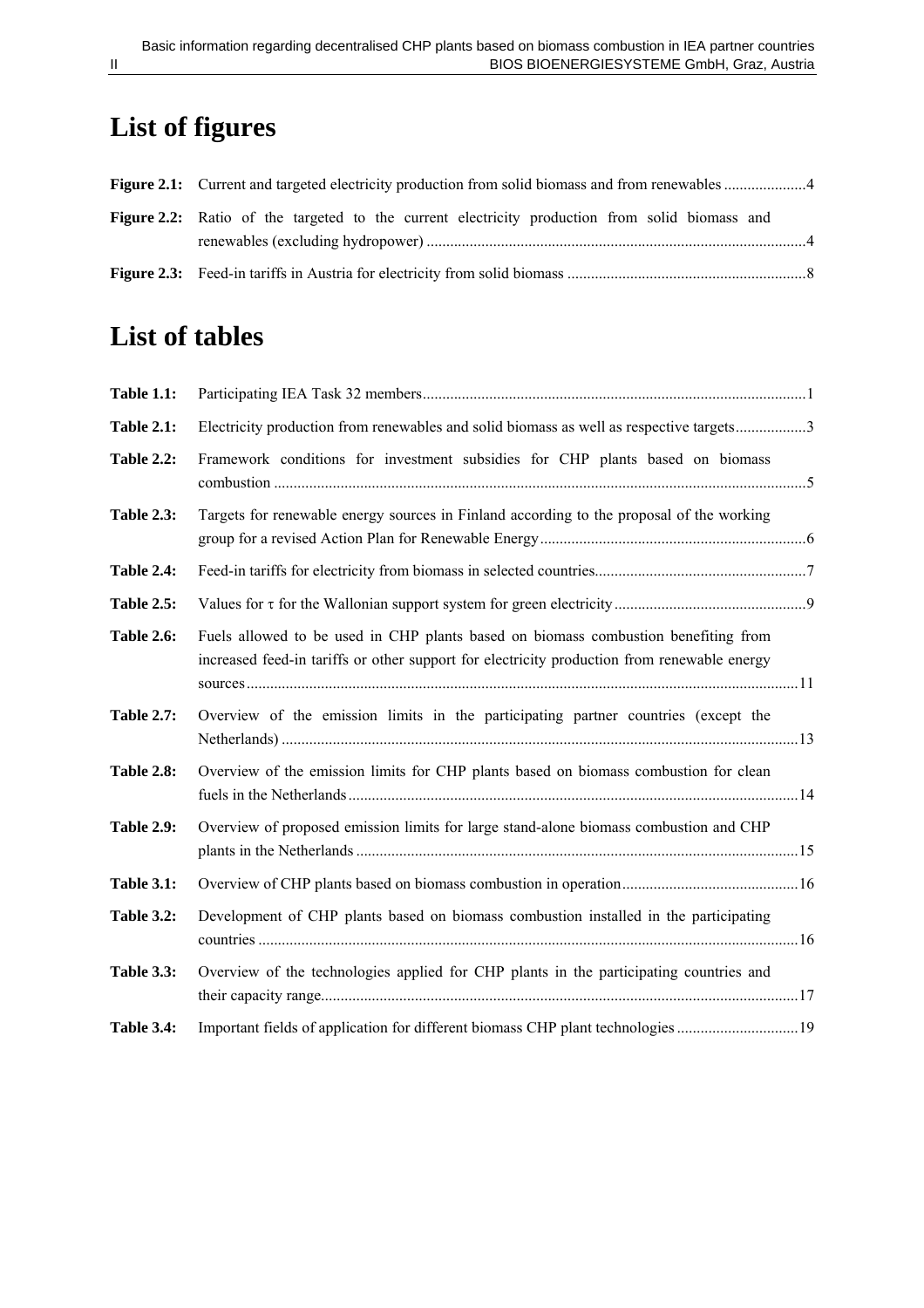# <span id="page-4-0"></span>**1 Introduction, objectives and general information about the participating partners**

The evaluations made in this report are related to "Questionnaire  $I$  – Basic information regarding decentralised CHP plants based on biomass combustion in selected IEA partner countries", which has been sent by e-mail to the IEA Task 32 members at the  $18<sup>th</sup>$  of April 2003.

The questionnaire has been sent to all task members, in total 14 persons and institutions. 7 partners or 50% of them answered the questionnaire. The partners who answered the questionnaire are shown in [Table 1.1](#page-4-1) with contact details. In addition, the contact details of all IEA Task 32 members are available at "http://www.ieabcc.nl/".

| <b>Partner country</b> | <b>Institution</b>                              | <b>Person in Charge</b> | E-mail                    |
|------------------------|-------------------------------------------------|-------------------------|---------------------------|
| Austria                | Graz University of Technology                   | Obernberger, Ingwald    | obernberger@rns.tugraz.at |
| Belgium                | Centre de Recherche Agronomiques                | Delcarte, Jerome        | delcarte@cragx.fgov.be    |
| Denmark                | dk-Teknik                                       | Evald, Anders           | evald@dk-teknik.dk        |
| Finland                | VTT Technical Research Centre of Finland        | Kärki, Janne            | Janne.Karki@vtt.fi        |
| <b>Netherlands</b>     | TNO Environment, Energy and Process Innovation  | Koppejan, Jaap          | j.koppejan@mep.tno.nl     |
| Sweden                 | Swedish National Testing and Research Institute | Tullin, Claes           | claes.tullin@sp.se        |
| Switzerland            | Verenum Research                                | Nussbaumer, Thomas      | verenum@smile.ch          |

<span id="page-4-1"></span>**Table 1.1:** Participating IEA Task 32 members

The seven questionnaires answered by the partners shown in [Table 1.1](#page-4-1) formed the basis for the evaluations made in this report.

The main focus of this project were on the collection, discussion and evaluation of information regarding economic, legal and general side constraints for decentralised biomass CHP plants in the countries of the project participants., e.g. amount of electricity produced from renewables and solid biomass, respective development targets, investment subsidies, feed-in tariffs for green electricity, emission limits. In addition, an overview of plants in operation and technologies applied in the participating partner countries has been gained.

Another main objectives of the project were to gain an overview of technological developments and demonstration activities regarding decentralised biomass CHP systems in IEA member states. Documentation as well as technological and economic evaluation of innovative small-scale biomass CHP technologies based on the information from the project partners have been done. The results of these activities are summarised in the report "Technoeconomic evaluation of selected decentralised CHP applications based on biomass combustion in IEA partner countries - final report".

As decentralised CHP applications based on biomass combustion are seen plants with nominal electric capacities below about 20  $MW_{el}$ . Co-combustion applications can, however, also have higher nominal electric capacities, but the share covered by biomass is usually also in the capacity range (below about 20  $MW_{el}$ ). Only a few biomass CHP plants, especially in Scandinavia, exist with higher nominal electric capacities.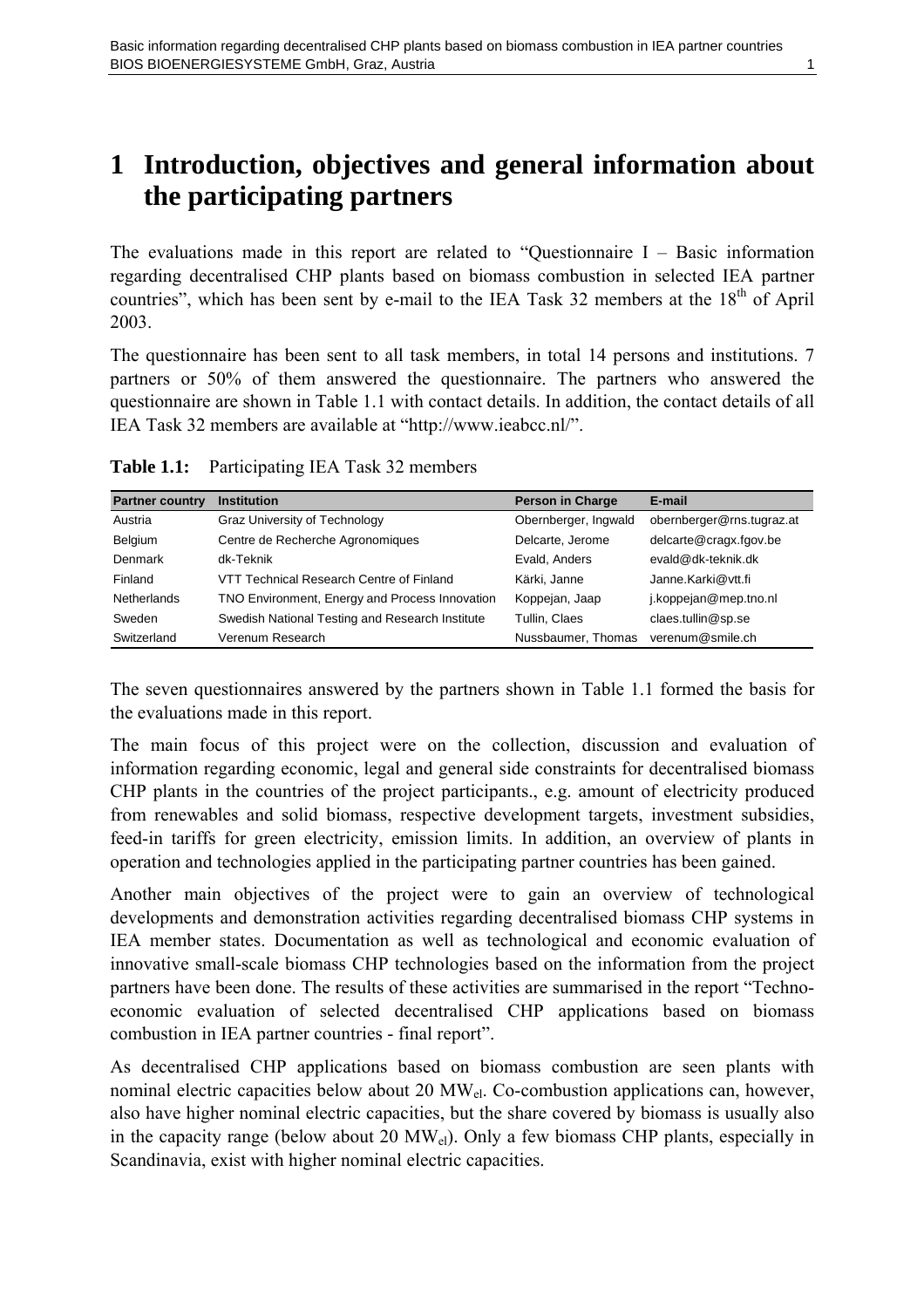<span id="page-5-0"></span>Due to different national framework conditions it is not possible to make a general definition for "solid biomass" valid for this report. The different biomass fuel fractions allowed to be used under the specific national regulations are defined for each country in section [2.2](#page-8-1)  (related to investment subsidies) and in section [2.3](#page-10-1) (related to increased feed-in tariffs). Cofiring of biomass with other (fossil) fuels is also included in the evaluations made in this report (proportionate).

# **2 Framework conditions for decentralised CHP technologies based on biomass combustion in selected IEA partner countries**

#### **2.1 Amount of electricity produced from renewables and solid biomass as well as respective targets**

[Table 2.1](#page-6-1) gives an overview of the electricity production from renewables and solid biomass as well as of respective targets defined. The highest amount of electricity from solid biomass is produced in Finland, followed by Sweden, the lowest amount in Switzerland. The production of electricity in Denmark will increase significantly in 2003 due to the start of operation of several new large-scale plants. The estimated total amount of electricity produced from solid biomass in Denmark in 2003 is 1,370 GWh/a (4% of the total electricity demand per year and 0.6% of the total primary energy demand per year).

Finland and Sweden show the highest amount of electricity produced from solid biomass in CHP plants based on biomass combustion. In Finland all the electricity produced from solid biomass is produced in CHP plants based on biomass combustion. In Denmark, an additional production of electricity of around 220 GWh/a is expected by the Herning CHP plant from 2003 on. This would lead to a total amount of electricity produced from solid biomass in CHP plants based on biomass combustion of about 720 GWh/a in 2003.

Three countries have defined targets regarding electricity production from solid biomass, i.e. Finland, Belgium and Denmark. The highest value is defined in Finland, however, from a very high starting level. Belgium has defined different targets for Flanders and Wallonia (see explanations in [Table 2.1\)](#page-6-1).

The absolute amount of electricity produced from renewables (excluding hydropower) is again the highest in Finland. Denmark, the Netherlands and Sweden show also very high values. The highest percentage, however, is shown by Denmark.

All countries have defined targets concerning electricity production from renewables. Austria's target in this context is defined with 4% of the total electricity demand per year by the year 2008. This percentage is, however, related to approved green electricity generation plants, which produce currently 0.84% of the total annual electricity demand in Austria. Not included in this figure and for the achievement of the target are plants which do not supply the green electricity produced to the public grid (e.g. plants in the pulp and paper industry). Taking the green electricity produced from this industrial plants and the additional 4% from the approved green electricity generation plants into account, this would lead to a total target of about 7.1% of the total annual electricity demand.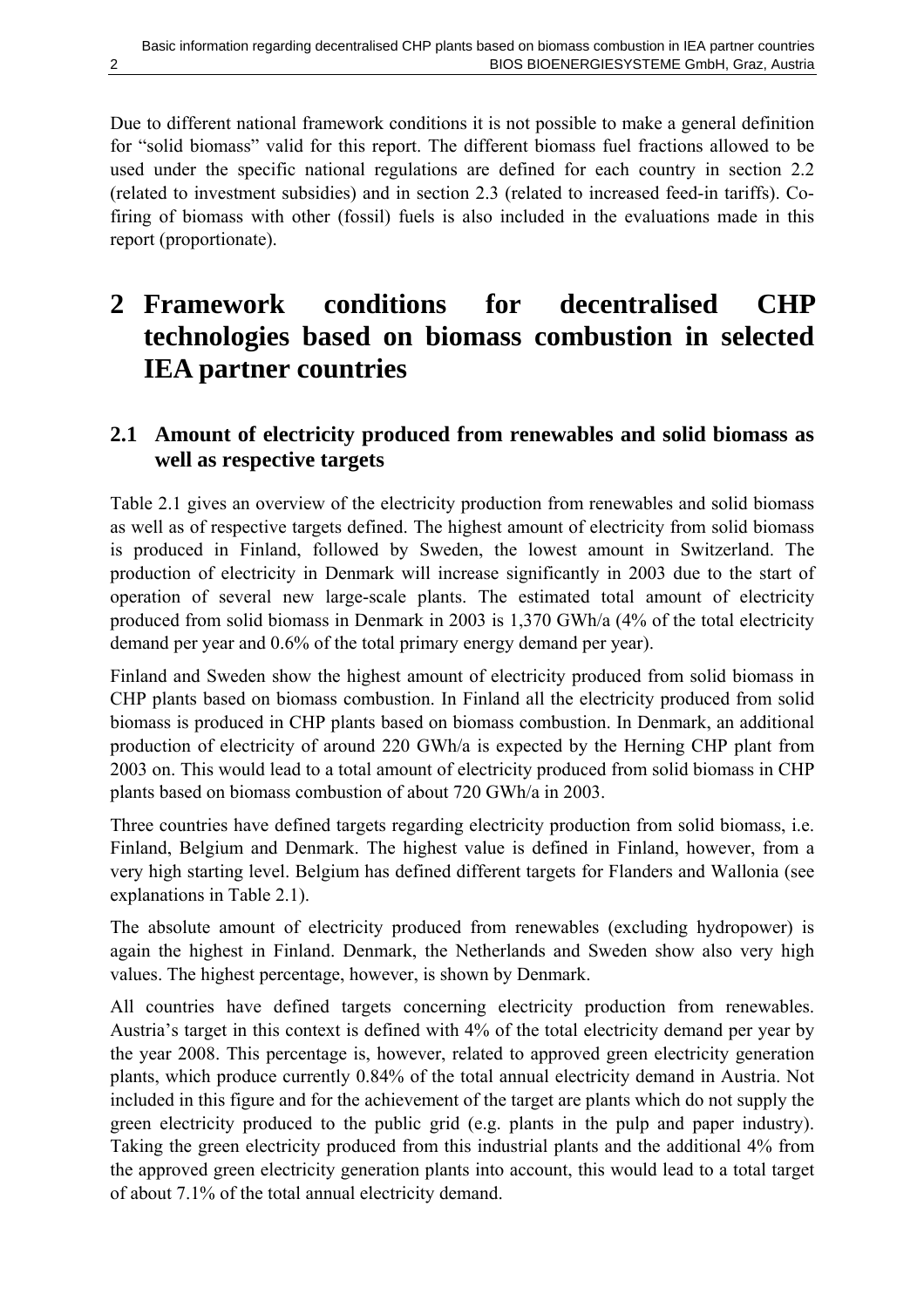#### <span id="page-6-1"></span><span id="page-6-0"></span>**Table 2.1:** Electricity production from renewables and solid biomass as well as respective targets

Explanations:  $^{1)}$ ... related to the total electricity demand per year;  $^{2)}$ ... related to the total primary energy demand per year;  $3^3$ ... related to the total primary energy demand per year used for electricity production; 4)…in Wallonia 150 GWh by 2005 and 350 GWh by 2010, in Flanders 350 GWh by 2004;  $5^{\circ}$ ...0.6% by 2005, 1.2% by 2010;  $^{\circ}$ ...the estimate target is a total increase of renewables by approximately 10 TWh from 76 to 86 TWh until 2010 (including hydropower);  $^{7}$ …2% by 1<sup>st</sup> January 2004, 3% by 1<sup>st</sup> January 2006 (percentage related to approved green electricity generation plants, producing currently (2003) 0.84% of the total electricity demand per year); <sup>8)</sup>…including co-generation units using coal and heavy oil with solid biomass; <sup>9)</sup>…6% by 2005, 9% by 2010;  $^{10}$ ...5% by 2010, 10% by 2020 (both for electricity and heat)

| Unit                                                                                        | <b>Austria</b> | <b>Switzerland</b> | <b>Finland</b> | <b>Belgium</b>        |       | <b>Denmark Netherlands</b> | <b>Sweden</b> |  |  |
|---------------------------------------------------------------------------------------------|----------------|--------------------|----------------|-----------------------|-------|----------------------------|---------------|--|--|
| Amount of electricity produced from solid biomass                                           |                |                    |                |                       |       |                            |               |  |  |
| GWh/a                                                                                       | 455.0          | 13.8               | 8,000          | $328.5$ <sup>8)</sup> | 667   | 2,053                      | 3,700         |  |  |
| $9/6^{1}$                                                                                   | 0.92           | 0.026              | 8.0            | 0.4                   | 2.0   | 2.3                        | 2.5           |  |  |
| $9/6^2$                                                                                     | 0.12           | 0.0043             |                |                       | 0.3   |                            | 0.6           |  |  |
| Amount of electricity produced from solid biomass in CHP plants based on biomass combustion |                |                    |                |                       |       |                            |               |  |  |
| GWh/a                                                                                       | 412            | 1.3                | 8,000          | 112                   | 497   | 164                        | 1,500         |  |  |
| $9/6^{1}$                                                                                   | 0.84           | 0.0024             | 8.0            | 0.10                  | 1.5   | 0.18                       | 1.0           |  |  |
| $%^{2)}$                                                                                    | 0.11           | 0.0004             |                |                       | 0.22  | $0.026^{3}$                | 0.20          |  |  |
| Targets concerning electricity production from solid biomass                                |                |                    |                |                       |       |                            |               |  |  |
| GWh/a                                                                                       |                |                    | 13,000         | $150/350^{4}$         | 2,500 |                            |               |  |  |
| $9/6^{1}$                                                                                   |                |                    | 14.0           | $0.6 / 1.2^{5}$       | 7.2   |                            |               |  |  |
| $9/6^2$                                                                                     |                |                    |                |                       | 1.0   |                            |               |  |  |
| until year                                                                                  |                |                    | 2010           | 4) 5)                 | 2005  |                            |               |  |  |
| Amount of electricity produced from renewables (excluding hydropower)                       |                |                    |                |                       |       |                            |               |  |  |
| GWh/a                                                                                       | 1,911          | 884                | 9.000          | 902                   | 6,490 | 2,963                      | 4,200         |  |  |
| $9/6^{1}$                                                                                   | 3.9            | 1.64               | 11.0           | 1.13                  | 21.1  | 3.1                        | 2.8           |  |  |
| $%^{2)}$                                                                                    | 0.51           | 0.27               |                |                       | 3.0   |                            | 0.7           |  |  |
| Targets concerning electricity production from renewables (excluding hydropower)            |                |                    |                |                       |       |                            |               |  |  |
| GWh/a                                                                                       |                | 1,352              | 14,000         | 5,500                 | 9,400 |                            |               |  |  |
| $9/6^{1}$                                                                                   | $2/3/4^{7}$    | 2.5                | 15             | 5                     | 29    | $6/9^{9}$                  |               |  |  |
| $9/6^2$                                                                                     |                | 0.42               |                |                       | 3.86  | $5/10^{10}$                | 6)            |  |  |
| until year                                                                                  | 2008           | 2010               | 2010           | 2010                  | 2010  |                            | 2010          |  |  |

The current and targeted values for the electricity production from solid biomass and from renewables are summarised in [Figure 2.1.](#page-7-1) [Figure 2.2](#page-7-2) shows the ratio of the targeted to the current electricity production from solid biomass and renewables. Austria, Switzerland and the Netherlands have no specific targets defined for the electricity production from solid biomass and Sweden has not defined any target in this context. However, a total increase of electricity production from renewables (including hydropower) by approximately 10 TWh from 76 to 86 TWh has been defined in Sweden.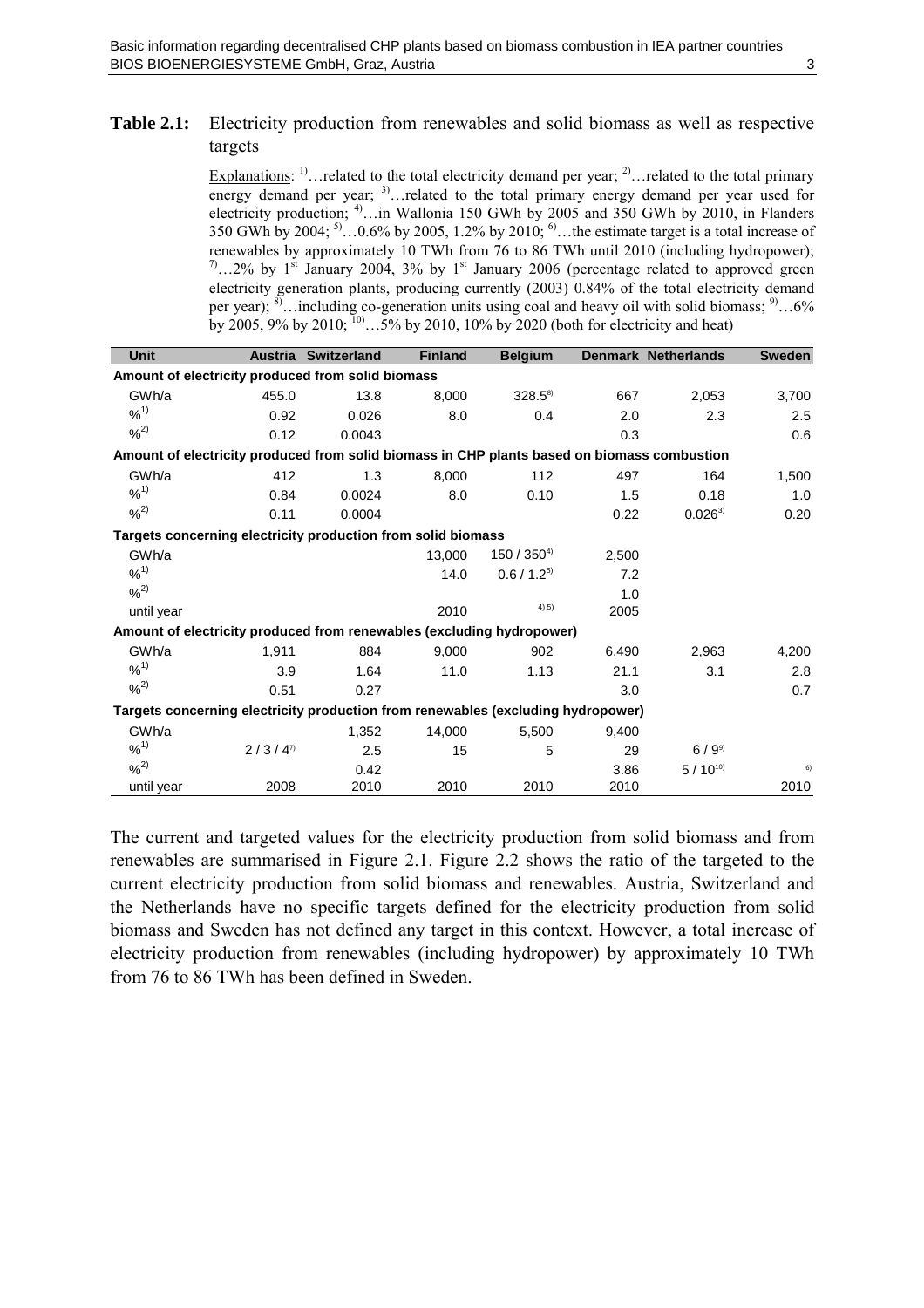<span id="page-7-0"></span>

<span id="page-7-1"></span>Figure 2.1: Current and targeted electricity production from solid biomass and from renewables

Explanations: for the year, until the targets should be achieved, see [Table 2.1;](#page-6-1) current electricity production from Switzerland, Finland, Denmark and the Netherlands based on the year 2001, for Austria and Sweden on the year 2002 and for Belgium on the year 2003 (estimation); the targeted increase from renewables for Austria is related to an increase of the electricity production of approved green electricity generation plants from currently 0.84 to 4% in the year 2008 (without consideration of not approved green electricity generation plants, e.g. plants in the pulp and paper industry and other industrial plants, which do not supply green electricity to the public grid)



<span id="page-7-2"></span>Figure 2.2: Ratio of the targeted to the current electricity production from solid biomass and renewables (excluding hydropower)

Explanations: for the year, until the targets should be achieved, see [Table 2.1;](#page-6-1) current electricity production from Switzerland, Finland, Denmark and the Netherlands based on the year 2001, for Austria and Sweden on the year 2002 and for Belgium on the year 2003 (estimation)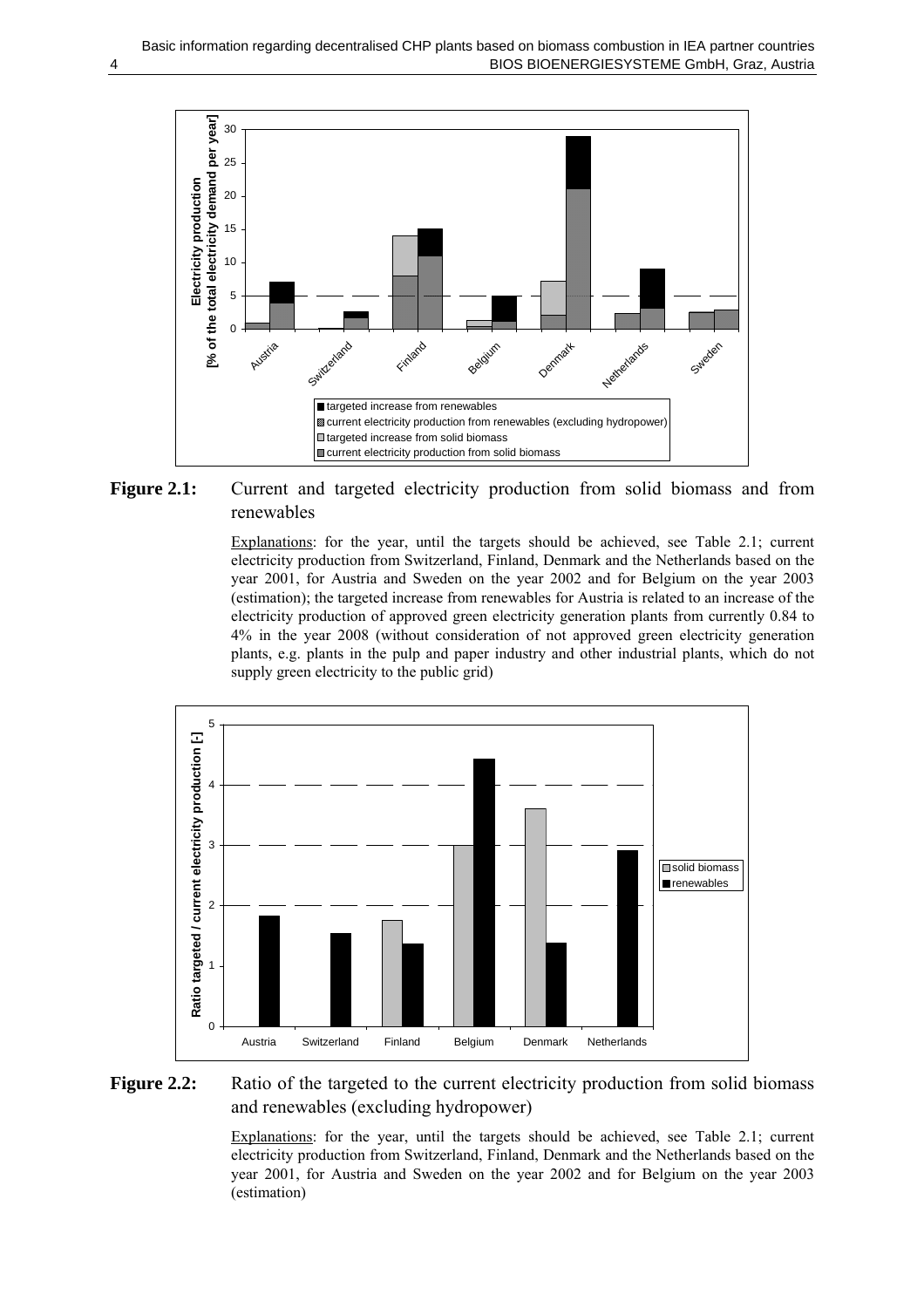#### <span id="page-8-1"></span><span id="page-8-0"></span>**2.2 Investment subsidies for CHP plants based on biomass combustion**

Three countries indicated that investment subsidies for CHP plants based on biomass combustion are available, i.e. Finland, Belgium and the Netherlands. [Table 2.2](#page-8-2) summarises the respective regulations in the countries mentioned.

#### <span id="page-8-2"></span>**Table 2.2:** Framework conditions for investment subsidies for CHP plants based on biomass combustion

Explanations: DEN…Duurzame Energie in Nederland (valid for first of their kind demonstration plants); EIA…Energie Investerings Aftrek (valid for all biomass CHP plants which achieve an efficiency higher than a defined target value); n.i....no indication; <sup>1)</sup>...total available funding budget for energy production (no indication regarding the achievable funding for a single application); <sup>2)</sup>…minimum overall delivered annual energy efficiency of 40%, based on  $\eta_{el}$  +  $0.66 * \eta_{th}$ ; <sup>3)</sup>…source separated recycled fuel (from municipal waste and industrial packaging waste,  $60\%$  is biodegradable); <sup>4)</sup>…all biomass and waste derived fuels; <sup>5)</sup>…impregnated wood (is hazardous waste); <sup>6)</sup>…for investments up to 454,000 €, 25% for additional investments above that amount;  $\binom{7}{1}$ …no direct subsidy, 55% of the investment is tax deductible in the first year and average entrepreneurs pay some 35% tax (so this is comparable to an investment subsidy of about 19%, provided that enough profit is made to be able to subtract this amount of money from the income); <sup>8)</sup>…5 to 15% are typical amounts granted for large units (reviewed case by case), 20% is the maximum for small-scale units

|                                                 | Unit           | <b>Finland</b>        | <b>Belgium</b> | (DEN)    | <b>Netherlands Netherlands</b><br>(EIA) |
|-------------------------------------------------|----------------|-----------------------|----------------|----------|-----------------------------------------|
| Investment subsidies                            | $%$ of $\vert$ | $5 - 15 / 20^{8}$     | 15             | $40^{6}$ | $19^{7}$                                |
| <b>Upper limit</b>                              | €              | 12.1 M€ <sup>1)</sup> |                | 900,000  |                                         |
| Minimum efficiencies                            | yes/no         | no                    | no             | no       | $yes^{2)}$                              |
| <b>Allowed fuels:</b>                           |                |                       |                |          |                                         |
| Untreated solid woody biomass                   |                | X                     | n.i.           | X        | X                                       |
| Untreated solid herbaceous biomass              |                | X                     | n.i.           | X        | x                                       |
| Wood processing residues (untreated)            |                | X                     | n.i.           | X        | x                                       |
| Recycled waste wood (not contaminated)          |                | X                     | n.i.           | X        | x                                       |
| Wood processing residues (slightly treated)     |                | X                     | n.i.           | X        | x                                       |
| Waste wood according to EU-directive 2000/76/EC |                |                       | n.i.           | X        | x                                       |
| Other fuels                                     |                | $x^{3}$               | n.i.           | X        | x                                       |
| <b>Excluded fuels:</b>                          |                |                       |                |          |                                         |
| Meat and bone meal                              |                |                       | n.i.           |          |                                         |
| Waste liqueur                                   |                |                       | n.i.           |          |                                         |
| Sewage sludge                                   |                |                       | n.i.           |          |                                         |
| Municipal waste                                 |                |                       | n.i.           |          | х                                       |
| Other fuels                                     |                | $x^{5}$               | n.i.           |          | $x^{4)}$                                |

In Finland small-scale units usually receive an investment subsidy of up to 20%. Large-scale units are reviewed by each individual case. Typical amounts for the investment subsidies granted have been 5 to 15% recently. Only companies or associations can get investment subsidies, not individual persons. The total available funding budget for the sector "energy production" is 12.1 mio Euro. In addition, a special demonstration investment subsidy for large-scale units is available. Furthermore, investment subsidies can also be gained for wood harvesting equipment. Private consumers are excluded from this funding system. Only the Finnish regulation defines targets for renewable energy sources, which are shown in [Table](#page-9-1)  [2.3.](#page-9-1) Further demands which are essential to gain investment subsidies in Finland are, that a new technology should be applied and that a  $CO<sub>2</sub>$  mitigation can be achieved (such new technologies would have an advantage over other technologies).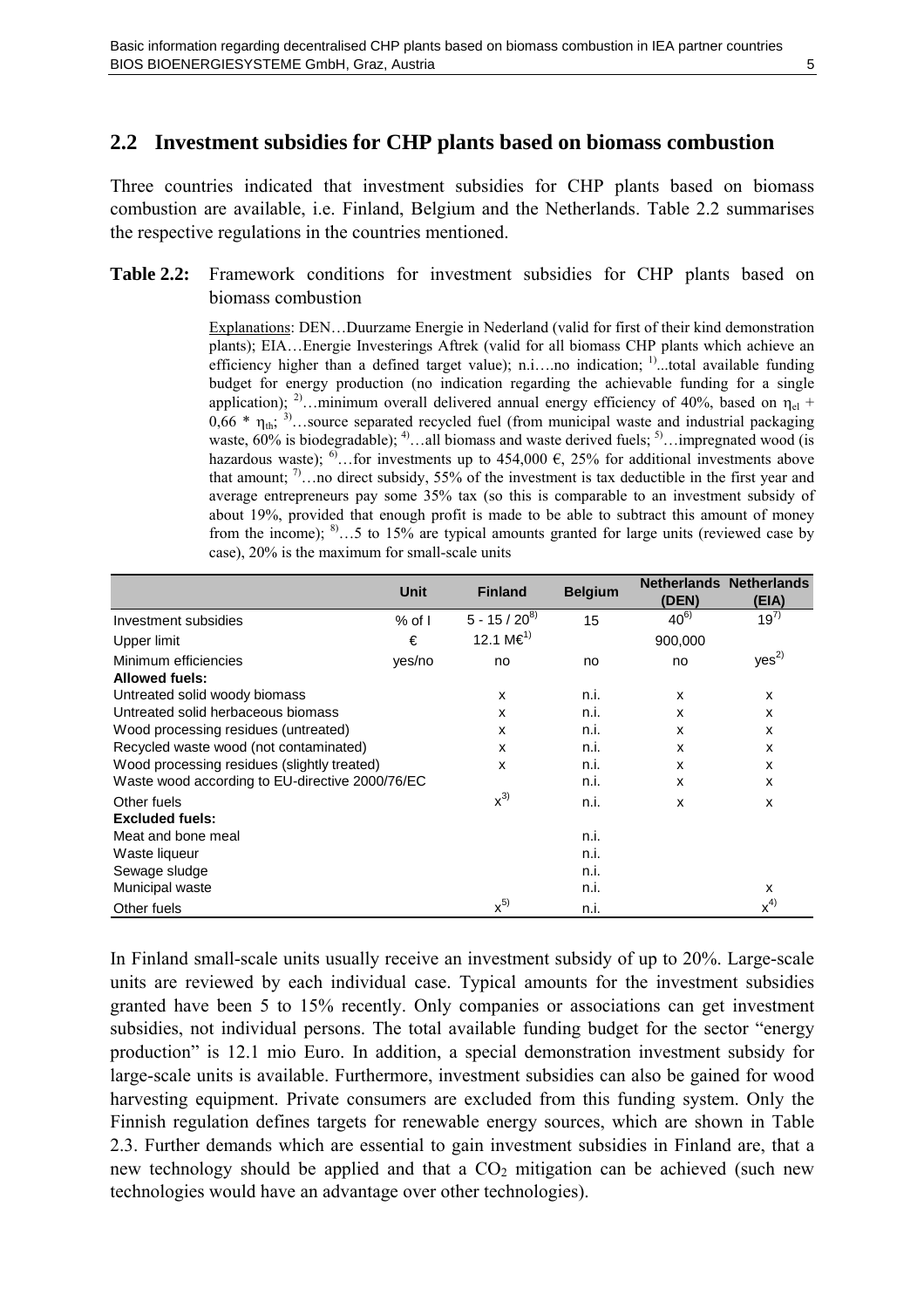#### <span id="page-9-1"></span><span id="page-9-0"></span>**Table 2.3:** Targets for renewable energy sources in Finland according to the proposal of the working group for a revised Action Plan for Renewable Energy

Explanations:  $\frac{1}{1}$ ... not included in the Action Plan, estimation of the Finnish Ministry of Trade and Industry;  $2$ ...number includes only a biodegradable share of recovered fuels, which is estimated to be about 60%. Demolition and construction wood is not included in REF. They are part of the industrial wood residues. Numbers are not targets, only estimations of the energy recovery that waste management targets will achieved;  $3$ ... preliminary target, which will be specified later;  $4 \ldots$  new investments to large scale hydro are not included in the Action Plan, estimation of the electricity producers; data source "Renewable Energy Sources in Finland 2002 - OPET Report 9", available at "http://www.tekes.fi/opet/pdf/OPET\_report9.pdf"

|                                                                | 1995            | 2001  |                         | 2005                 |                  | 2010             | 2025        |                      |
|----------------------------------------------------------------|-----------------|-------|-------------------------|----------------------|------------------|------------------|-------------|----------------------|
|                                                                | PJ              | PJ    | PJ                      | Increase<br>from     | PJ               | Increase<br>from | PJ          | Increase<br>from     |
|                                                                |                 |       |                         | year                 |                  | year             |             | year                 |
|                                                                |                 |       |                         | 2001,%               |                  | 2001,%           |             | 2001,%               |
| <b>BIOENERGY BY</b><br><b>SECTORS</b>                          | 209             | 267   | 305                     | 14                   | 349              | 31               | 414         | $\overline{55}$      |
| Industry                                                       | 156             | 202   | $\overline{215}$        | 6                    | 230              | $\overline{14}$  | 268         | $\overline{33}$      |
| District heating                                               | 8               | 16    | 30                      | 88                   | 44               | 175              | 61          | $\overline{4}$       |
| Firewood (households)                                          | $\overline{45}$ | 49    | $\overline{59}$         | 21                   | 72               | 46               | 76          | $\overline{55}$      |
| Transport                                                      |                 |       |                         |                      |                  |                  |             |                      |
| <b>BIOENERGY TOTAL BY</b><br><b>FUELS</b>                      | 208.6           | 267.2 | 304                     | 14                   | 349              | 31               | 414         | 55                   |
| Spent liquors from forest<br>industry <sup>1</sup>             | 109.0           | 133.7 | 143                     | $\overline{7}$       | 154              | 15               | 167         | 25                   |
| Industrial wood residues                                       | 51.8            | 76.6  | 80                      | $\overline{4}$       | 84               | 9                | 92          | 20                   |
| Firewood (excl. forest chips)                                  | 43.7            | 45.8  | 50                      | 8                    | 54               | 19               | 59          | 28                   |
| Forest chips                                                   | 3.1             | 9.4   | 22                      | 133                  | 38               | 4 times          | 63          | $\overline{7}$ times |
| REF <sup>2</sup>                                               | 0.36            | 1.01  | 5                       | 5 times              | 10               | 10 times         | 10          | 10 times             |
| <b>Biogas</b>                                                  | 0.65            | 0.75  | $\overline{2.3}$        | $\overline{3}$ times | $\overline{4.2}$ | 6 times          | 8           | 11 times             |
| Agrobiomass                                                    | 0.00            | 0.00  | 0.9                     |                      | 2.1              |                  | 5           |                      |
| Liquid biofuels (for transport<br>$\left(\frac{1}{2}\right)^3$ | 0.00            | 0.00  | 1.4                     |                      | 3.1              |                  | $\mathbf Q$ |                      |
| <b>HYDROPOWER</b>                                              | 46.0            | 46.9  | 49                      | 5                    | 52               | 12               | 58          | 23                   |
| of which $>10$ MW <sup>4</sup>                                 | 41.8            | 42.8  | $\overline{44}$         | $\overline{c}$       | 45               | $\overline{4}$   | 46          | 8                    |
| of which < 10 MW                                               | 4.2             | 4.1   | 6                       | $\overline{39}$      | 8                | 88               | 11          | 175                  |
| <b>WIND POWER</b>                                              | 0.04            | 0.25  | 1.2                     | 5 times              | 4.0              | 16 times         | 17          | 70 times             |
| <b>SOLAR ENERGY</b>                                            | 0.013           | 0.021 | 0.16                    | 8 times              | 0.33             | 16 times         | 3.3         | 200                  |
| <b>PV</b>                                                      |                 |       |                         |                      |                  |                  |             | times<br>200         |
|                                                                | 0.004           | 0.008 | 0.08                    | 10 times             | 0.17             | 20 times         | 1.7         | times                |
| Solar heat                                                     | 0.008           | 0.013 | 0.08                    | 6 times              | 0.17             | 147              | 16          | 6 times              |
| <b>HEAT PUMPS</b>                                              | 1.84            | 2.73  | $\overline{\mathbf{4}}$ | 55                   | 7                | 147              | 16          | 6 times              |
|                                                                |                 |       |                         |                      |                  |                  |             |                      |
| <b>TOTAL</b>                                                   | 256             | 317   | 359                     | 13                   | 412              | 30               | 508         | 60                   |

Two regulations exist in the Netherlands. The regulation DEN (Duurzame Energie in Nederland) is valid for first of their kind demonstration projects. The regulation EIA (Energie Investerings Aftrek) is valid for all biomass CHP plants which achieve an efficiency higher than a defined target value (see [Table 2.2\)](#page-8-2). In the Netherlands, the regulation is issued annually with a fixed budget. Following, due to the increasing number of proposals the chances of funding are only good for innovative projects with a high replication potential. In the Netherlands the project applications within the DEN regulation are ranked based on their ratio of contribution to  $CO<sub>2</sub>$  mitigation to requested subsidy. In addition, the innovative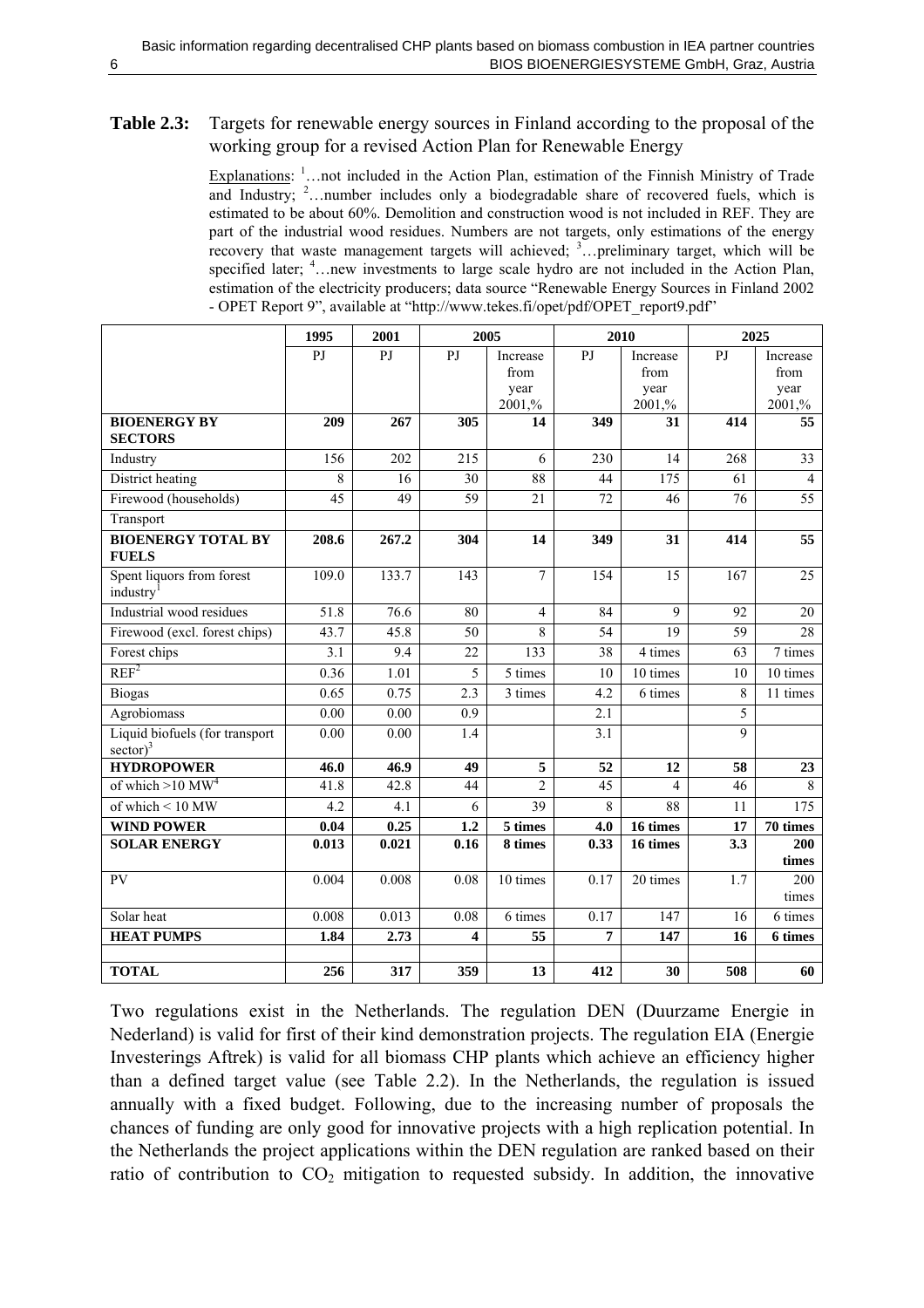<span id="page-10-0"></span>character and the market potential for replications are important parameters. The budget available for the EIA regulation is 209 M€.

In Belgium utilities are not entitled to get subsidies from this funding system. Changes of the regulation are planned. The regulation should change to a rate of 40% of the additional investment costs compared to standard power plants with the same energy output. In addition, utilities should be entitled to get access to investment subsidies.

#### <span id="page-10-1"></span>**2.3 Increased feed-in tariffs for electricity from biomass**

#### **2.3.1 Specification of the feed-in tariffs**

Six countries indicated, that increased feed-in tariffs (or other support for electricity production from renewable energy sources) for electricity from biomass are available, i.e. Austria, Finland, Belgium, Denmark, the Netherlands and Sweden. The feed-in tariffs of Austria, Denmark and the Netherlands can directly be compared and are summarised in [Table](#page-10-2)  [2.4.](#page-10-2) In addition, information available from Germany and Italy are also shown in this table. The systems in Finland, Belgium and Sweden are different and will be explained in more detail later in this section.

The Austrian feed-in tariffs depend both on the electric capacity of the CHP plant and on the biomass fuel used. Taking these framework conditions into consideration, the feed-in tariff for green electricity in Austria varies in a broad range between 6.63 and 16.0  $\epsilon$ Cent/kWh<sub>el</sub>. A detailed overview of the Austrian feed-in tariffs for electricity from solid biomass is given in [Figure 2.3.](#page-11-1) If fuel mixtures are used, a proportional feed-in tariff based on the proportional fuel energy input must be applied.

#### <span id="page-10-2"></span>**Table 2.4:** Feed-in tariffs for electricity from biomass in selected countries

Explanations: <sup>1)</sup>...lower limit valid for plants  $> 10$  MW<sub>el</sub> fired with contaminated fuels like particle board wastes, demolition wood, salt impregnated wood, etc., upper limit for plants < 2  $MW_{el}$  fired with fuels like forest wood chips, for details see [Figure 2.3;](#page-11-1) <sup>2)</sup>…including basic market based price for CHP plants, subsidy granted for electric power generation from straw, wood chips or other solid biomass fuels and the refunded  $CO<sub>2</sub>$  tax (valid for plants built before  $2002$ ; <sup>3)</sup>…including the basic price for grey electricity, the contribution for biomass CHP plants and the value of green certificates for biomass CHP, lower limit valid for plants  $> 50$  MW<sub>eb</sub> upper limit for plants  $\leq 50$  MW<sub>el</sub>; <sup>4)</sup>... lower limit valid for plants with an electric capacity between 5 and 20 MW fired with biomass, upper limit valid for plants < 75 kW fired exclusively with plants or parts of plants or with liquid manure according to the EU directive 1774/2002; <sup>5)</sup>…additional information about countries not included in the questionnaire survey; <sup>6)</sup>…market based basic price between 4.5 and 5.0  $\epsilon$ Cent/kWh<sub>el</sub>, additional price for tradeable certificates between 6 and 8  $\in$ Cent/kWh<sub>el</sub>

|                                                                                                                                                           | Austria | Denmark Netherlands Germany <sup>5)</sup> | Ital $V^{5)}$ |
|-----------------------------------------------------------------------------------------------------------------------------------------------------------|---------|-------------------------------------------|---------------|
| Feed-in tariff [Cent/kWh <sub>el</sub> ] 6.63 - 16 <sup>1</sup> 8.5 <sup>2</sup> 8.7 - 10.7 <sup>3</sup> 8.4 - 15.5 <sup>4</sup> 10.5 - 13.0 <sup>6</sup> |         |                                           |               |

In Denmark there are no standard increased feed-in tariffs available for decentralised CHP plants based on biomass combustion built after 2002. Existing CHP plants built before 2002, however, receive an increased feed-in tariff, consisting of different components. Biomass CHP plants receive a market based price. The average payment according to this price is about 4.9  $\in$ Cent/kWh<sub>el</sub>. In addition, a subsidy is granted for electric power generation from straw, wood chips or other solid biomass fuels, which amounts to 2.3  $\epsilon$ Cent/kWh<sub>el</sub>. Finally,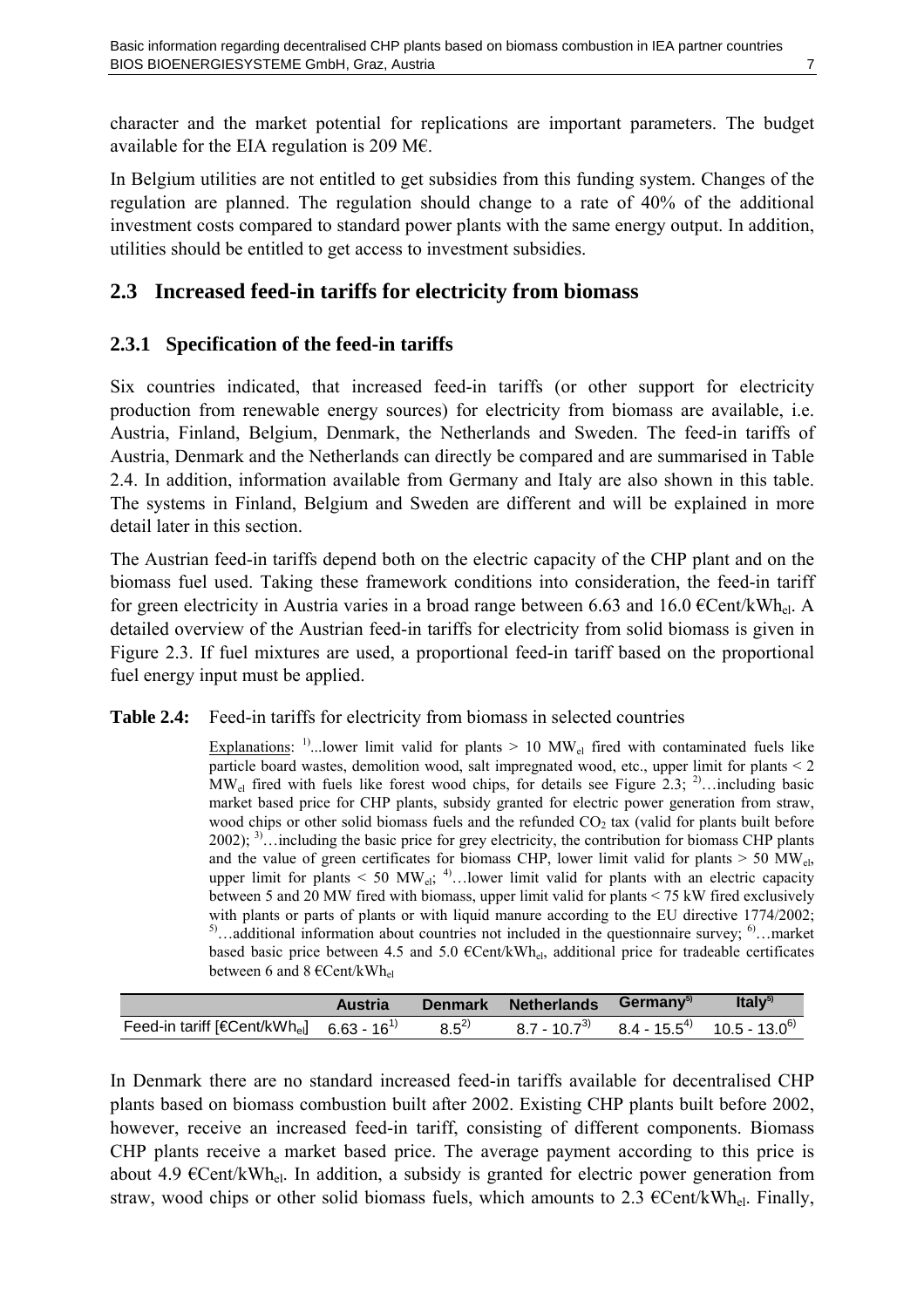<span id="page-11-0"></span>the CO<sub>2</sub> tax of 1.3  $\epsilon$ Cent/kWh<sub>el</sub> is refunded which results in a total increased feed-in tariff for electricity from biomass in Denmark of about 8.5  $\epsilon$ Cent/kWh<sub>el</sub>. This tariff is independent from the plant size and the fuel used.

The feed-in tariff for electricity from biomass in the Netherlands depends on the capacity of the CHP plant. The feed-in tariff consists of three components. The basis forms the price of grey electricity of about 2.9  $\epsilon$ Cent/kWh<sub>el</sub>. The contribution to the feed-in tariff for CHP plants based on biomass combustion for plants < 50 MW<sub>el</sub> is 6.8  $\epsilon$ Cent/kWh<sub>el</sub>, for plants > 50 MW<sub>el</sub> this contribution amounts to 4.8  $\epsilon$ Cent/kWh<sub>el</sub>. In addition, the value of green certificates for CHP plants based on biomass combustion is about 1  $\epsilon$ Cent/kWh<sub>el</sub>. This results in a total feedin tariff between 8.7 and 10.7  $\epsilon$ Cent/kWh<sub>el</sub> in the Netherlands.



<span id="page-11-1"></span>**Figure 2.3:** Feed-in tariffs in Austria for electricity from solid biomass

A tax subsidy for electricity production from renewable energy sources was introduced in 1997 in Finland. According to this subsidy, the tax paid by the consumer on the electricity produced with wood-based fuels, biogas, small hydro (< 1 MW) and for peat fuelled CHP plants (< 40 MVA) is refunded as subsidy to the producer. This refund amounts to 0.42  $\epsilon$ Cent/kWh<sub>el</sub>. For forest wood chips and wind power the subsidy is 0.69  $\epsilon$ Cent/kWh<sub>el</sub>.

The support of electricity production from biomass in Belgium is based on certificates for green electricity and is different in Flanders and in Wallonia. In Flanders 1 certificate per MWh green electricity is granted. The value of one certificate amounted to 100  $\epsilon$  in 2003 and to 125  $\epsilon$  from 2004 on, which is equal to a feed-in tariff of 10 and 12.5  $\epsilon$ Cent/kWh<sub>el</sub>, respectively. The percentage of green electricity that a supplier has to deliver amounted to 0.8 in 2002 and will increase to 5% by 2010. In Wallonia  $\tau$  certificates per MWh<sub>el</sub> are granted, where  $\tau$  is the relative saved  $CO_2$  quantity per year with respect to the same electricity production with a standard natural gas combined cycle power plant (STAG) with an efficiency of 55%. The value per certificate is 100  $\epsilon$ . Values for  $\tau$  for different energy sources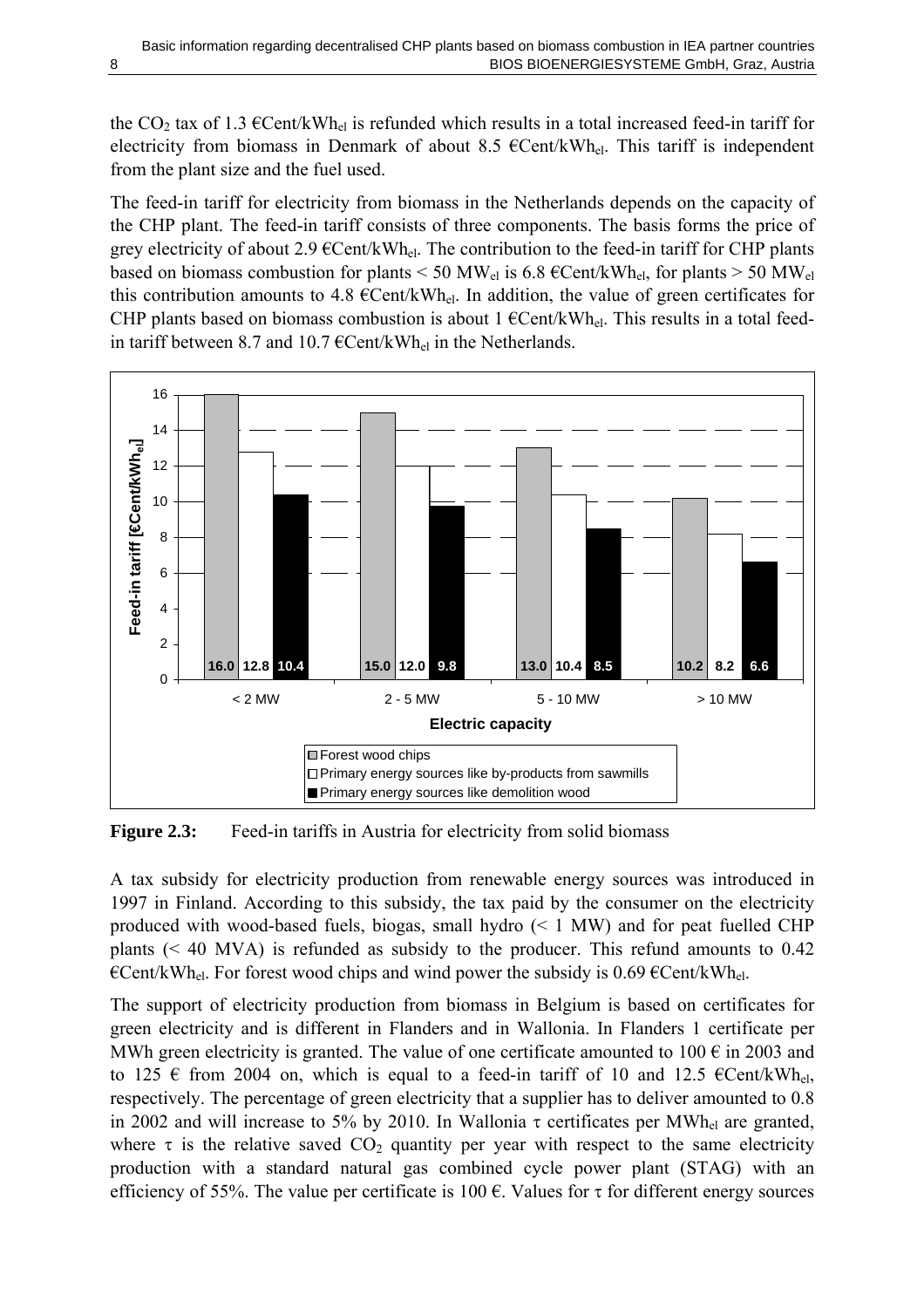<span id="page-12-0"></span>are shown in [Table 2.5.](#page-12-1) The percentages to be achieved for green electricity amounted to 3% in 2003 and will increase to 12% by 2010.

<span id="page-12-1"></span>**Table 2.5:** Values for τ for the Wallonian support system for green electricity

| <b>Energy source</b>                       | τ           |
|--------------------------------------------|-------------|
| Wind and hydro                             | 1. $\Omega$ |
| CHP power plants firing natural gas        | $0.2 - 0.3$ |
| Biomass plants generating electricity only | $0.8 - 1.0$ |
| CHP plants firing biomass or biogas        | >1          |

The increased feed-in tariffs for electricity from biomass in Sweden are market based. The principal of the system applied in Sweden for introducing renewable electricity is to legislate an increasing fraction of renewable electricity. The same market based price for renewable energy applies to all renewables. Special rules apply to hydropower for bigger plants (installed capacity  $> 1,500$  kW<sub>el</sub>).

#### **2.3.2 Additional demands to gain increased feed-in tariffs**

In Flanders (Belgium) a minimum of 5% primary energy must be spared compared to separate heat and electricity production (in the same amount) with a hot water or steam boiler and a combined cycle power plant to gain increased feed-in tariffs. In Wallonia (Belgium) spared CO<sub>2</sub> must deliver a  $\tau$  factor of at least 0.1. In Denmark a minimum total efficiency of CHP plants based on biomass combustion of 80% is required to gain increased feed-in tariffs. The total efficiency of CHP plants based on biomass combustion is defined according to [Equation](#page-12-2)  [2.1.](#page-12-2) The other countries having increased feed-in tariffs have not defined such demands.

<span id="page-12-2"></span>**Equation 2.1:** 
$$
\eta_{tot} = \frac{P_{el} + P_{th}}{Q_{fuel(NCV)}}
$$

Explanations:  $\eta_{\text{tot}}$ ...total efficiency;  $P_{el}$ ...net electric power produced;  $P_{th}$ ...thermal power output;  $Q_{\text{fuel/NCV}}$ ... fuel power input related to the net calorific value

#### **2.3.3 Fuels allowed to be used in CHP plants based on biomass combustion benefiting from the increased feed-in tariffs**

The fuels allowed to be used in CHP plants based on biomass combustion benefiting from the increased feed-in tariffs are shown for the respective countries in [Table 2.6.](#page-14-1)

In Flanders (Belgium), additionally to the fuels stated in [Table 2.6](#page-14-1) the following "other fuels" are allowed to be used:

- Biogas generated through fermentation of organic biological matter either in landfills or in biogas plants.
- Animal matter including the biogas that it can generate.
- Biomass according to the definition given by the European Incineration Directive 2000, including the biogas that it can generate, if it is not treated together with solid waste.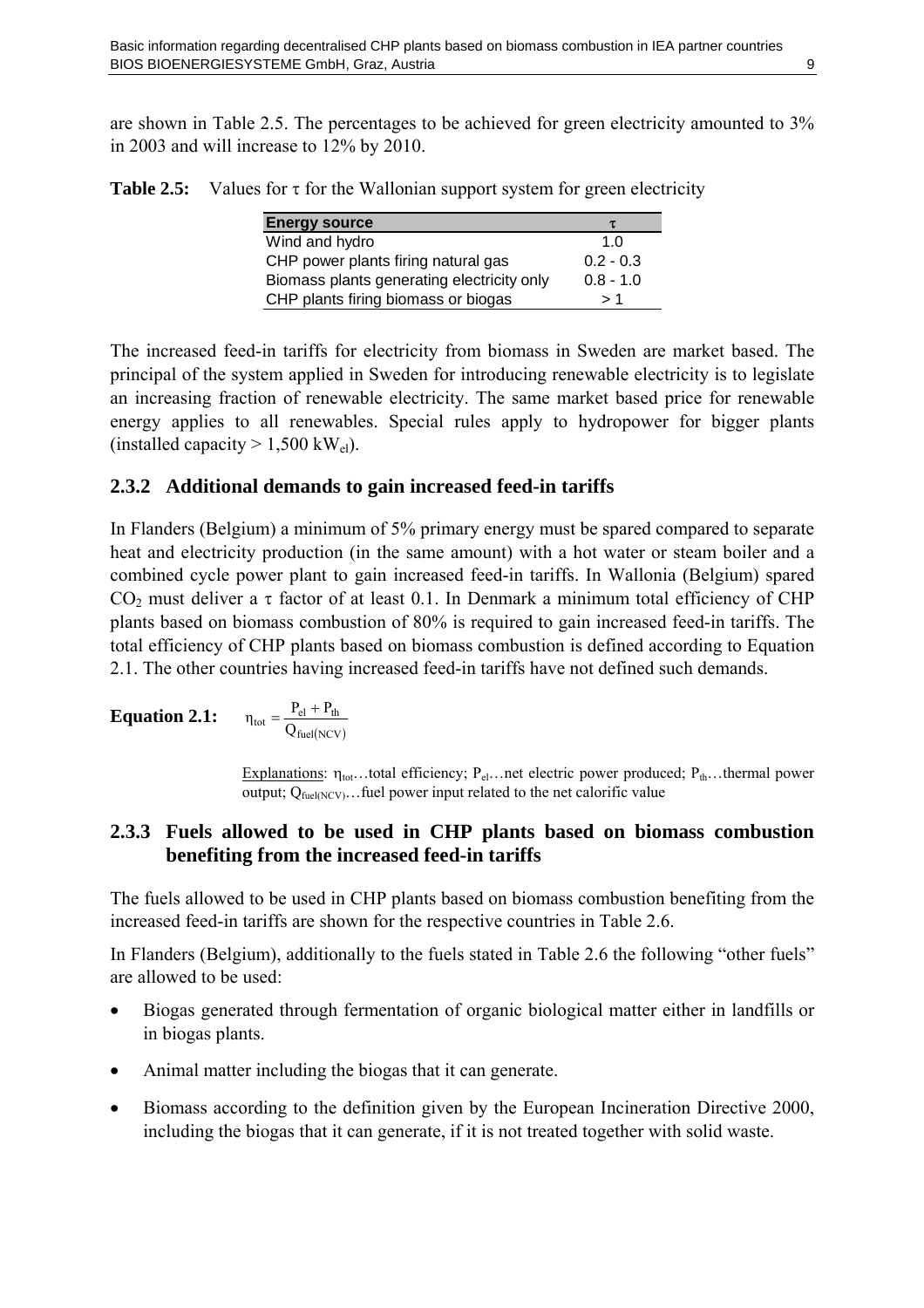- The following organic waste streams that are not part of the biomass definition, including the biogas that they can generate, and if they are not treated together with solid waste:
	- animal waste.
	- road cleaning waste,
	- green, fruit and vegetables,
	- green waste,
	- organic biological waste that is sorted out of municipal solid,
	- sewage sludge,
	- deep-fry oil.

The "other fuels" allowed to be used in Denmark according to [Table 2.6](#page-14-1) have been stated according to the annex of the Statutory order from the Ministry of Environment and Energy no. 638 of 3<sup>rd</sup> July 1997 on biomass waste, which specifies the following fuels as approved:

- Raw wood, including bark, whole tree chips and unprocessed sawmill chips.
- Clean wood (including chips and sawdust) without any content of glue, varnish, impregnating agents, paint (apart from sawmill stamps and similar), film, laminates, nails, screws, fittings, etc..
- Wood waste from the production and processing of clean plywood and similar glued wood products with a content of glue (phenol resorcinol glue, polyvinyl acetate glue, urea formaldehyde glue, polyurethane glue and melamine urea-formaldehyde glue) not exceeding 1%, measured as percentage by weight of dry matter.
- Straw (including twine from bales).
- Seeds and stones from fruit and berries.
- Fruit residues (dry fruit fractions).
- Nutshells and husks (including screenings from corn and seeds).
- Untreated cork.
- Untreated corn and seeds.
- Untreated cotton and flax.
- Ice-cream sticks containing paraffin approved as food, not exceeding 1‰, measured as percentage by weight of dry matter.
- Greenfeed pellets.
- Mash.
- Thatch
- Tobacco waste in the form of whole or shredded tobacco leaves, stems etc..
- Fuel pellets and briquettes exclusively produced from waste featuring in this list.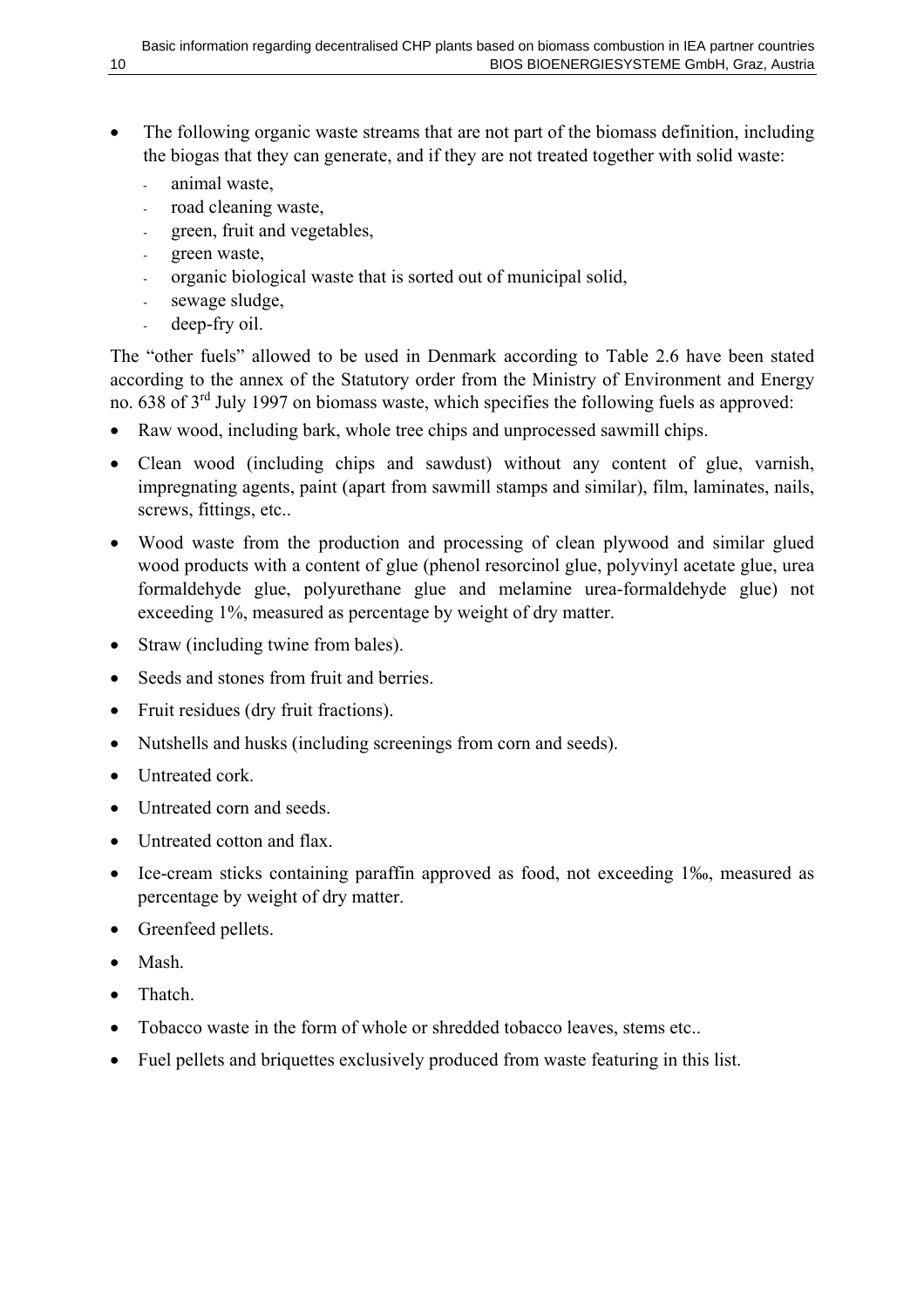#### <span id="page-14-1"></span><span id="page-14-0"></span>**Table 2.6:** Fuels allowed to be used in CHP plants based on biomass combustion benefiting from increased feed-in tariffs or other support for electricity production from renewable energy sources

Explanations: <sup>1)</sup>...source separated recycled fuel (from municipal and industrial packaging waste,  $\overline{60\%}$  is biodegradable); <sup>2)</sup>...see explanations in the text

| <b>Fuel</b>                                                                                                                                                                                            | <b>Austria</b> | <b>Finland</b> | <b>Belgium</b> | <b>Denmark</b> | <b>Netherlands</b> | Sweden |
|--------------------------------------------------------------------------------------------------------------------------------------------------------------------------------------------------------|----------------|----------------|----------------|----------------|--------------------|--------|
| Untreated solid woody biomass, e.g. forest wood<br>chips                                                                                                                                               | x              | X              | x              | x              | x                  | x      |
| Untreated solid herbaceous biomass, e.g. straw                                                                                                                                                         | x              | x              | x              | x              | x                  | x      |
| Wood processing residues (untreated), e.g. industrial<br>wood chips, sawdust, bark                                                                                                                     | x              | x              | x              | x              | x                  | х      |
| Recycled waste wood (not contaminated), e.g. pallets                                                                                                                                                   | x              | x              | x              | x              | x                  | x      |
| Wood processing residues (slightly treated), e.g.<br>particle board wastes                                                                                                                             | x              | x              | x              | x              | x                  | x      |
| Recycled waste wood (contaminated), e.g. demolition<br>wood, salt impregnated wood, wood containing<br>halogenorganic compounds, railway sleepers (waste<br>wood according to EU-directive 2000/76/EC) | x              |                | x              |                | x                  | x      |
| Other fuels                                                                                                                                                                                            |                | $X^{(1)}$      | $X^{2)}$       | $X^{2)}$       |                    |        |

Meat and bone meal, waste liqueur and sewage sludge are explicitly excluded from the support systems for green electricity in Austria, Denmark and Sweden. In Denmark and Sweden municipal waste is additionally excluded. In Sweden, e.g., waste wood fractions, which are sorted out from municipal waste, are, however, included in this support system. In the Netherlands only sewage sludge is explicitly excluded.

#### **2.3.4 Validity of the increased feed-in tariffs**

Apart from Finland, where the support for electricity is based on yearly decisions since 1995 in the state budget, all countries with increased feed-in tariffs secure them for a specific period of time.

The Austrian feed-in tariffs are secured for a period of 13 years after start-up of the plant. Concerning the present regulation, the plant must be approved between the  $1<sup>st</sup>$  of January 2003 and the  $31<sup>st</sup>$  of December 2004 and must start-up before the  $30<sup>th</sup>$  of June 2006.

In Flanders (Belgium) the amount of granted CHP certificates decreases according to lifetime, being zero after 20 years. In Wallonia (Belgium) the certificates are granted during a maximal period of 10 years.

The feed-in tariffs in Denmark are secured for 10 years, but valid only for plants put into operation before 2002. In the Netherlands the feed-in tariffs are secured for 10 years, except for very large plants ( $>50$  MW<sub>el</sub>) for which three years apply.

In Sweden the government will secure a minimum price for five years, starting at approximately 6  $\epsilon$ /MWh going down linearly to 2  $\epsilon$ /MWh in the year 2007.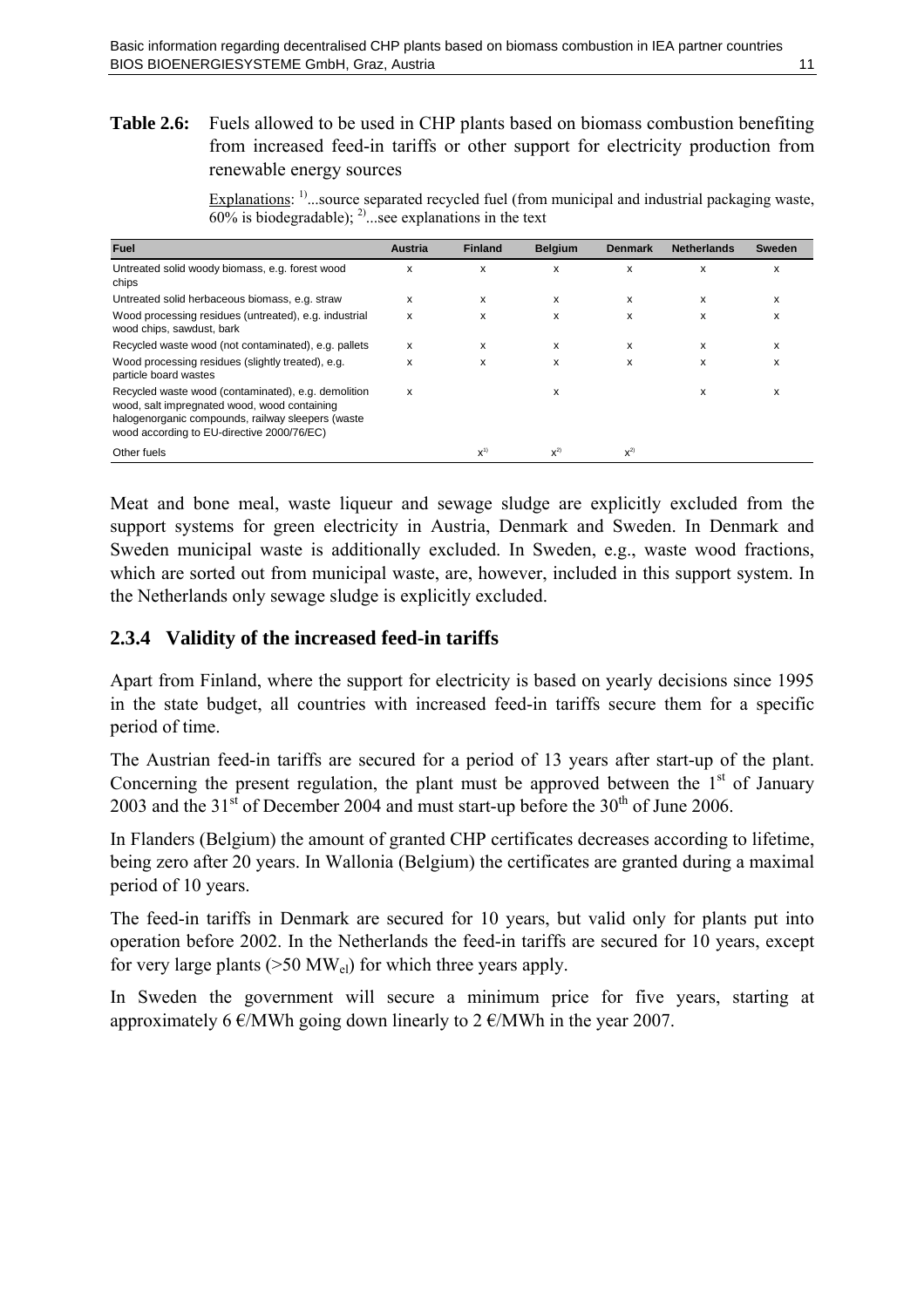#### <span id="page-15-0"></span>**2.4 Emission limits for CHP plants based on biomass combustion**

An overview of the emission limits for CHP plants based on biomass combustion in Austria, Finland, Belgium, Denmark and Sweden is shown in [Table 2.7.](#page-16-1) The parameters for which emission limits are defined, are dust,  $CO$ ,  $NO<sub>x</sub>$ ,  $SO<sub>x</sub>$ , total organic carbon (TOC) and polychlorinated dibenzo-p-dioxins and dibenzofurans (PCDD/F). However, not all countries have defined emission limit for all parameters mentioned. No emission limit exists for CO in Finland and Denmark. Emission limits for  $SO_x$  are only defined in Belgium, Denmark and Sweden. An emission limit for total organic carbon only exists in Austria and the emission of PCDD/F are only regulated in Belgium.

The emission limits in the Finnish regulation are expressed in mg/MJ. The re-calculation to mg/Nm<sup>3</sup> (see [Table 2.7\)](#page-16-1) has been done according to [Equation 2.2,](#page-15-1) taking a wood fuel with a water content of 50 wt.% and a reference oxygen content in the dry flue gas of 13 vol.% (valid for small-scale applications) as well as of 6 vol.% (valid for large applications) into consideration.

<span id="page-15-1"></span>

| Equation 2.2:                                                                                 |                                                                                                                                                                                                                                                                                                                                                                                                                                                                                                                                                                                                                                                                                                                                                                                                                                                                                                                                                                                                                                                                                                                                                                                                                                                                                                                                                                                                                                                                                                                         |
|-----------------------------------------------------------------------------------------------|-------------------------------------------------------------------------------------------------------------------------------------------------------------------------------------------------------------------------------------------------------------------------------------------------------------------------------------------------------------------------------------------------------------------------------------------------------------------------------------------------------------------------------------------------------------------------------------------------------------------------------------------------------------------------------------------------------------------------------------------------------------------------------------------------------------------------------------------------------------------------------------------------------------------------------------------------------------------------------------------------------------------------------------------------------------------------------------------------------------------------------------------------------------------------------------------------------------------------------------------------------------------------------------------------------------------------------------------------------------------------------------------------------------------------------------------------------------------------------------------------------------------------|
| \n $C\left[\frac{mg}{Nm_{FG_{dr},O_{2,ref}}}\right]_{i} = C\left[\frac{mg}{MJ}\right]_{i}$ \n | \n $\frac{NCV}{kg_{fuel(d.b.)}} \frac{MJ}{kg_{fuel(d.b.)}} \frac{MJ}{kg_{fuel(d.b.)}} \frac{MJ}{kg_{fuel(d.b.)}} \frac{J}{kg_{fuel(d.b.)}} \frac{J}{kg_{fuel(d.b.)}} \frac{J}{kg_{fuel(d.b.)}} \frac{J}{kg_{fuel(d.b.)}} \frac{J}{kg_{fuel(d.b.)}} \frac{J}{kg_{fuel(d.b.)}} \frac{J}{kg_{fuel(d.b.)}} \frac{J}{kg_{fuel(d.b.)}} \frac{J}{kg_{fuel(d.b.)}} \frac{J}{kg_{fuel(d.b.)}} \frac{J}{kg_{fuel(d.b.)}} \frac{J}{kg_{fuel(d.b.)}} \frac{J}{kg_{fuel(d.b.)}} \frac{J}{kg_{fuel(d.b.)}} \frac{J}{kg_{fuel(d.b.)}} \frac{J}{kg_{fuel(d.b.)}} \frac{J}{kg_{fuel(d.b.)}} \frac{J}{kg_{fuel(d.b.)}} \frac{J}{kg_{fuel(d.b.)}} \frac{J}{kg_{fuel(d.b.)}} \frac{J}{kg_{fuel(d.b.)}} \frac{J}{kg_{fuel(d.b.)}} \frac{J}{kg_{fuel(d.b.)}} \frac{J}{kg_{fuel(d.b.)}} \frac{J}{kg_{fuel(d.b.)}} \frac{J}{kg_{fuel(d.b.)}} \frac{J}{kg_{fuel(d.b.)}} \frac{J}{kg_{fuel(d.b.)}} \frac{J}{kg_{fuel(d.b.)}} \frac{J}{kg_{fuel(d.b.)}} \frac{J}{kg_{fuel(d.b.)}} \frac{J}{kg_{fuel(d.b.)}} \frac{J}{kg_{fuel(d.b.)}} \frac{J}{kg_{fuel(d.b.)}} \frac{J}{kg_{fuel(d.b.)}} \frac{J}{kg_{fuel}} \frac{J}{kg_{fuel}} \frac{J}{kg_{fuel}} \frac{J}{kg_{fuel}} \frac{J}{kg_{fuel}} \frac{J}{kg_{fuel}} \frac{J}{kg_{fuel}} \frac{J}{kg_{fuel}} \frac{J}{kg_{fuel}} \frac{J}{kg_{fuel}} \frac{J}{kg_{fuel}} \frac{J}{kg_{fuel}} \frac{J}{kg_{fuel}} \frac{J}{kg_{fuel}} \frac{J}{kg_{fuel}} \frac{J}{kg_{fuel}} \frac{J}{kg_{fuel}} \frac{J}{kg_{fuel}} \frac{J}{kg_{fuel}} \frac{J}{kg_{fuel}} \frac{J}{kg_{fuel}} \frac{J}{kg_{fuel}}$ |

Explanations: C...concentration; i...component; FG...flue gas; dr...dry;  $O_{2,\text{ref}}$ ...reference oxygen content; d.b....dry base; w.b....wet base; NCV...net calorific value; V<sub>FG,spec</sub>...specific volume of the flue gas (between 3.7 and 4.7 depending on the biomass, for woody biomass an average value of about 4.6 can be considered);  $\lambda$ ...air ratio;  $\lambda_{O2,ref} = 2.6$  (guiding value for wood)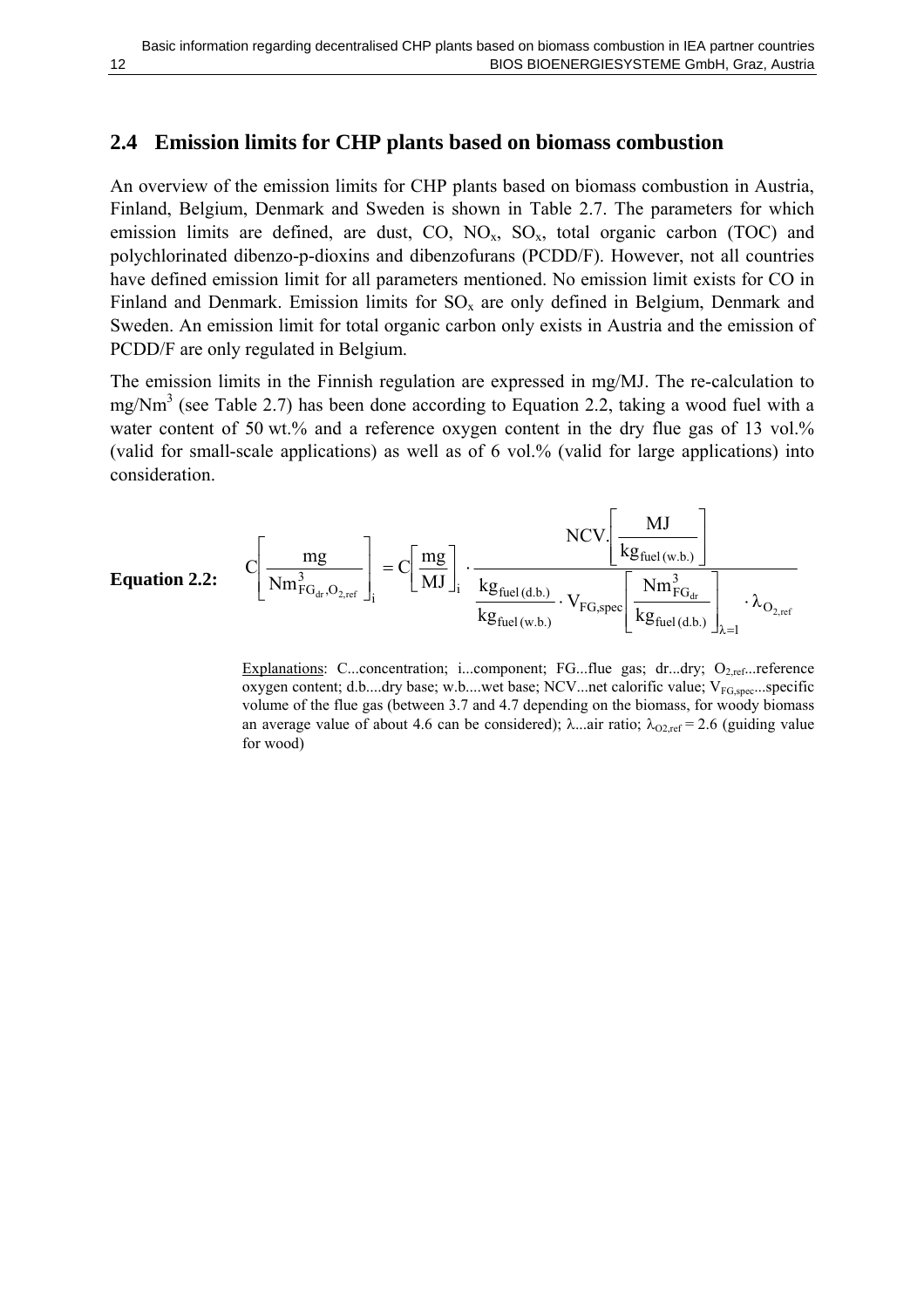#### <span id="page-16-1"></span><span id="page-16-0"></span>**Table 2.7:** Overview of the emission limits in the participating partner countries (except the Netherlands)

Explanations: PCDD/F...dioxins and furans; FEI…fuel energy input; r.c.o….range covered otherwise; W…woody biomass; S…straw; P…peat; BM…biomass; WW…waste wood; ex.... existing plant; new... new plant; TEQ... toxicity equivalent;  $\frac{1}{1}$ ... expressed in ng TEQ/Nm<sup>3</sup>; <sup>2)</sup>...for plants built before the  $12<sup>th</sup>$  of February 1987 to be calculated using emission limit  $[mg/MJ] = 85 - 4 \times (FEI - 5) / 3$ ; <sup>3)</sup>…higher value valid for peat using burners, lower value valid for peat (other techniques) and wood or straw;  $4^{\circ}$ ...valid for biomass;  $5^{\circ}$ ...200 mg/Nm<sup>3</sup> from 1<sup>st</sup> of January 2016;  $^{6}$ ...6% O<sub>2</sub>; <sup>7</sup>...daily / hourly average

| <b>Country</b>       |                 | <b>Austria</b> | $Find and$ <sub>ex</sub> | $Finland_{new}$ | <b>Belgium</b>                                                                                                                                                                                                                                           | <b>Denmark</b> | <b>Denmark</b>     | <b>Sweden</b> |
|----------------------|-----------------|----------------|--------------------------|-----------------|----------------------------------------------------------------------------------------------------------------------------------------------------------------------------------------------------------------------------------------------------------|----------------|--------------------|---------------|
| <b>Fuel</b>          |                 | W              | <b>W.S.P</b>             | BM / peat       | <b>BM</b>                                                                                                                                                                                                                                                | W, WW/S        | $BM_{ex}/BM_{new}$ | <b>BM</b>     |
| <b>Parameter</b>     | <b>FEI [MW]</b> |                |                          |                 | mg/Nm <sup>3</sup> <sub>13%02</sub> mg/Nm <sup>3</sup> <sub>13%02</sub> mg/Nm <sup>3</sup> <sub>6%02</sub> mg/Nm <sup>3</sup> <sub>11%02</sub> mg/Nm <sup>3</sup> <sub>10%02</sub> mg/Nm <sup>3</sup> <sub>6%02</sub> mg/Nm <sup>3</sup> <sub>6%02</sub> |                |                    |               |
| Dust                 | < 0.12          | 150            |                          |                 | 150                                                                                                                                                                                                                                                      |                |                    | 350           |
|                      | $0.12 - 1$      | 150            |                          |                 | 150                                                                                                                                                                                                                                                      | $300^{4}$      |                    | 100           |
|                      | $1 - 2$         | 150            | 265                      |                 | 150                                                                                                                                                                                                                                                      | 40             |                    | 100           |
|                      | $2 - 5$         | 50             | 265                      |                 | 150                                                                                                                                                                                                                                                      | 40             |                    | 100           |
|                      | $5 - 10$        | 50             | $397^{2}$                |                 | 30                                                                                                                                                                                                                                                       | 40             |                    | 100           |
|                      | $10 - 30$       | 50             | $159^{2}$                |                 | 30                                                                                                                                                                                                                                                       | 40             |                    | 35            |
|                      | $30 - 50$       | 50             | $79^{2}$                 |                 | 30                                                                                                                                                                                                                                                       | 40             |                    | 35            |
|                      | $50 - 100$      | 50             | $50^{6}$                 | 50              | 10                                                                                                                                                                                                                                                       |                | 100/50             | 35            |
|                      | $100 - 300$     | 50             | $50^{6}$                 | 30              | 10                                                                                                                                                                                                                                                       |                | 100/30             | 30            |
|                      | $300 - 500$     | 50             | $30^{6}$                 | 30              | 10                                                                                                                                                                                                                                                       |                | 100/30             | 30            |
|                      | > 500           | 50             | $30^{6}$                 | 30              | 10                                                                                                                                                                                                                                                       |                | 50/30              | 30            |
| CO                   | $0.1 - 0.12$    | 250            |                          |                 | 250                                                                                                                                                                                                                                                      |                |                    |               |
|                      | $0.12 - 1$      | 250            |                          |                 | 250                                                                                                                                                                                                                                                      | $500^{4}$      |                    |               |
|                      | $1 - 5$         | 250            |                          |                 | 250                                                                                                                                                                                                                                                      | 500 / 625      |                    | $250/500^{7}$ |
|                      | $5 - 50$        | 100            |                          |                 | 200                                                                                                                                                                                                                                                      | 500 / 625      |                    | $250/500^{7}$ |
|                      | > 50            | 100            |                          |                 | 100                                                                                                                                                                                                                                                      |                |                    | $250/500^{7}$ |
| $NO_{x}$             | < 0.1           |                |                          |                 | r.c.o.                                                                                                                                                                                                                                                   | 400/           |                    |               |
|                      | $0.1 - 5$       | 250            |                          |                 | r.c.o.                                                                                                                                                                                                                                                   | $400/$ -       |                    | $200 - 300$   |
|                      | $5 - 10$        | 250            |                          |                 | r.c.o.                                                                                                                                                                                                                                                   | 300            |                    | $200 - 300$   |
|                      | >10             | 200            |                          |                 | r.c.o.                                                                                                                                                                                                                                                   | 300            |                    | 200           |
|                      | > 100           | 200            | 199 / 2383)              |                 | r.c.o.                                                                                                                                                                                                                                                   | 300            |                    | 200           |
|                      | < 30            | r.c.o.         |                          |                 | 400                                                                                                                                                                                                                                                      | r.c.o          |                    | 200           |
|                      | $30 - 50$       | 200            |                          |                 | 200                                                                                                                                                                                                                                                      | 300            |                    | 200           |
|                      | $50 - 100$      | 200            | $373^{6}$                | 400             | 200                                                                                                                                                                                                                                                      | 300            | 600 / 400          | $150 - 200$   |
|                      | $100 - 300$     | 200            | $373^{6}$                | 300             | 200                                                                                                                                                                                                                                                      | 300            | 600 / 300          | $150 - 200$   |
|                      | $300 - 500$     | 200            | $124^{6}$                | 150             | 130                                                                                                                                                                                                                                                      | 300            | 600 / 200          | $150 - 200$   |
|                      | > 500           | 200            | 124 <sup>6)</sup>        | 150             | 130                                                                                                                                                                                                                                                      | 300            | $500^{5}$ / 200    | $150 - 200$   |
| $SO_{x}$             | < 50            |                |                          |                 | 300                                                                                                                                                                                                                                                      |                |                    |               |
|                      | $50 - 100$      |                |                          | 200 / 400       | 50                                                                                                                                                                                                                                                       |                | 200                | 200           |
|                      | >100            |                |                          | 200 / 200       | 50                                                                                                                                                                                                                                                       |                | 200                | 200           |
| TOC                  | > 0.1           | 50             |                          |                 |                                                                                                                                                                                                                                                          |                |                    |               |
| PCDD/F <sup>1)</sup> | > 5             |                |                          |                 | 0.1                                                                                                                                                                                                                                                      |                |                    |               |

[Table 2.8](#page-17-1) provides an overview of the current emission standards that may apply to bioenergy installations in the Netherlands. These standards are the general Netherlands Emission Guidelines (Nederlandse Emissierichtlijn, NER), a special arrangement under the NER for combustion of clean waste wood (NER-BR for clean waste wood), a special arrangement under the NER for biomass pyrolysis (NER-BR for pyrolyse), the emission standards for large combustion units (Besluit Emissie Eisen Stookinstallaties, BEES A) and the degree for airborne emissions from waste incineration units (Besluit Luchtemissie Afvalverbrandingsinstallaties, BLA).

The fuel and the size of the installation determine which emission limits apply. For industrial combustion of clean waste wood in an installation owned by the producer of the wood with an installed capacity not exceeding  $5 \text{ MW}_{th}$ , the NER-BR for clean waste wood applies. For other combustion units, the BEES A or the NER apply. The NER needs to be interpreted with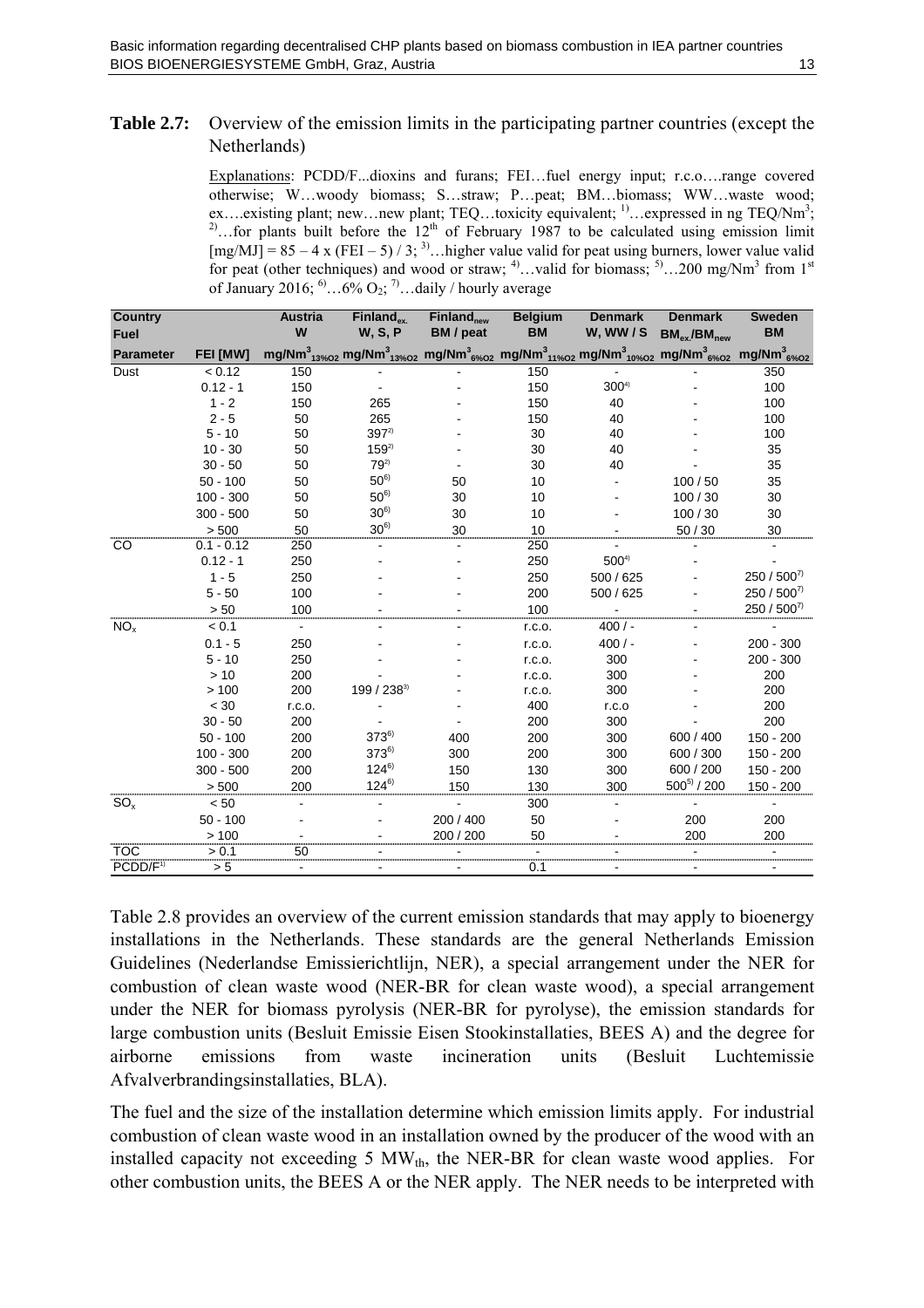<span id="page-17-0"></span>the typical oxygen content under standard process conditions: for biomass combustion this is about 11 vol.%  $O_2$ , for gas engines 3 vol.%  $O_2$  and for gas turbines 15 vol.%  $O_2$ .

For gasification, the BEES A applies sometimes in combination with the NER or the Bijzondere Regeling Pyrolysis. The limits mentioned are guidelines issued by the national government; in practice, the local permit-issuing authority (e.g. the municipal government) may decide which exact limits apply.

#### <span id="page-17-1"></span>**Table 2.8:** Overview of the emission limits for CHP plants based on biomass combustion for clean fuels in the Netherlands

Explanations: VOS…volatile organic substances; NER...Nederlandse Emissierichtlijn; BLA...Besluit Luchtemissie Afvalverbrandingsinstallaties; BEES A...Besluit Emissie Eisen Stookinstallaties; PCDD/F...dioxins and furans; TEQ...toxicity equivalent; <sup>1</sup>...valid for combustion of clean waste wood; <sup>2)</sup>...valid for pyrolysis; <sup>3)</sup>...if it is possible to apply a filtration system such as a cloth filter; <sup>4)</sup>...the limit is 200 mg/Nm<sup>3</sup><sub>11%O2</sub>, but in practise the limit for manure combustion is applied for all forms of bioenergy, which is 5 mg/Nm<sup>3</sup><sub>11%O2</sub>; <sup>5</sup>...only if larger than 250 kW<sub>th</sub> and with more than 80% particle board in the fuel;  $^{6}$ ... < 0.5 MW<sub>th</sub>; <sup>7</sup>....0.5  $- 1.5$  MW<sub>th</sub>;  $^{8}$ ...1.5 – 5 MW<sub>th</sub>;  $^{9}$ ...> 300 MW<sub>th</sub>;  $^{10}$ ...< 300 MW<sub>th</sub>

| <b>Parameter</b>                      | <b>Unit</b>                         | <b>Regulation</b> |              |            |            |               |  |  |
|---------------------------------------|-------------------------------------|-------------------|--------------|------------|------------|---------------|--|--|
|                                       |                                     | <b>NER</b>        | $NER-BR^{1}$ | $NER-BR^2$ | <b>BLA</b> | <b>BEES A</b> |  |  |
| NO <sub>x</sub>                       | mg/Nm <sup>3</sup> <sub>11%O2</sub> | 200               | $400^{5}$    | 39         | 70         | $133^{9}$     |  |  |
|                                       |                                     |                   |              |            |            | $67^{10}$     |  |  |
| Dust                                  | mg/Nm $_{11\%02}^{3}$               | $10^{3}$          | $100^{6}$    | 2.8        | 5          | 13            |  |  |
|                                       |                                     |                   | $50^{7}$     |            |            |               |  |  |
|                                       |                                     |                   | $25^{8)}$    |            |            |               |  |  |
| SO <sub>2</sub>                       | mg/Nm $_{11\%O2}^{3}$               | 200               |              | 22         | 40         | 133           |  |  |
| Cd+TI                                 | mg/Nm <sup>3</sup> <sub>11%O2</sub> | 0.2               |              | 0.02       | 0.05       |               |  |  |
| Hg                                    | mg/Nm $_{11\%O2}^{3}$               | 0.2               |              | 0.02       | 0.05       |               |  |  |
| Total heavy metals $mg/Nm_{11\%O2}^3$ |                                     | 25.4              |              | 0.6        | 1          |               |  |  |
| HCI                                   | mg/Nm $_{11\%O2}^{3}$               | 30                |              | 5.6        | 10         |               |  |  |
| HF                                    | mg/Nm $_{11\%O2}^{3}$               | 5                 |              |            |            |               |  |  |
| PCDD/F                                | ng TEQ/Nm <sup>3</sup> minimisation |                   |              | 0.05       |            |               |  |  |
| <b>VOS</b>                            | mg/Nm $_{11\%$ O <sub>2</sub>       | 20-150            |              | 6          | 10         |               |  |  |
| NH <sub>3</sub>                       | mg/Nm $_{11\%$ O <sub>2</sub>       | $200^{4}$         |              | 5          |            |               |  |  |
| CO                                    | mg/Nm <sup>3</sup> <sub>11%O2</sub> |                   | $250^{8}$    |            | 50         |               |  |  |

To reduce the complexity of the various existing guidelines for energy from biomass in the Netherlands, a new emission limit guideline was drafted. This guideline, which is based on the EU proposal for large combustion plants, is provided in [Table 2.9.](#page-18-1) As in the proposed EU guideline, clean and contaminated biomass fuels are distinguished. At the moment, it is not clear whether there will be a minimum size above which the limit will apply. For an installation with an electricity-equivalent efficiency exceeding  $40\%$ , the NO<sub>x</sub> emission value is less strict than it is for a less efficient installation.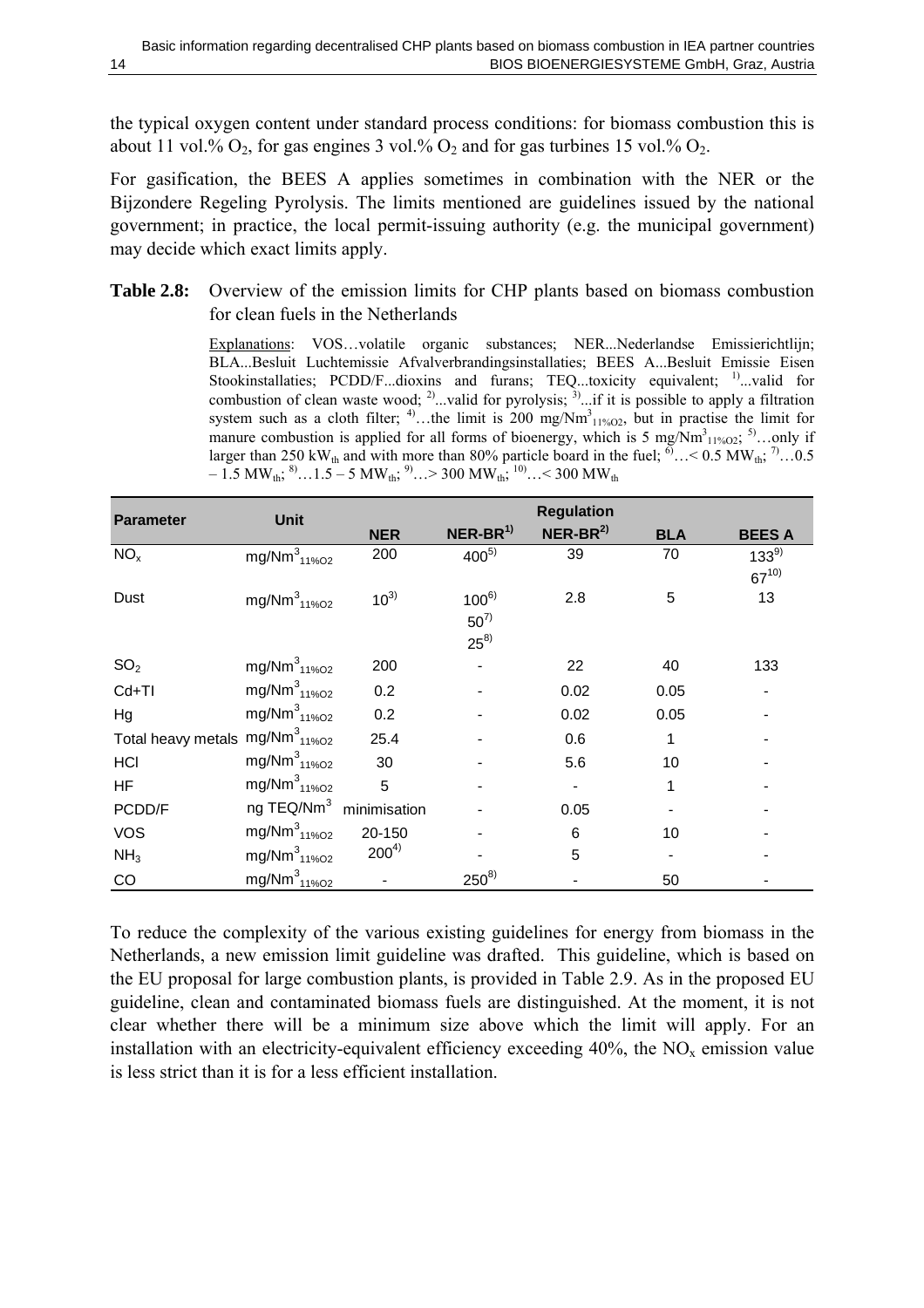<span id="page-18-1"></span><span id="page-18-0"></span>**Table 2.9:** Overview of proposed emission limits for large stand-alone biomass combustion and CHP plants in the Netherlands

> Explanations: PCDD/F...dioxins and furans; VOS…volatile organic substances; TEQ...toxicity equivalent; <sup>1)</sup>… > 20 MW<sub>th</sub>; <sup>2)</sup>… < 20 MW<sub>th</sub> and  $\eta_{el-eq}$  < 40%; <sup>3)</sup>… < 20 MW<sub>th</sub> and  $\eta_{el-eq}$  > 40%

| <b>Parameter</b>   | <b>Unit</b>            | <b>Clean biomass</b>               | <b>Contaminated biomass</b>        |  |  |  |
|--------------------|------------------------|------------------------------------|------------------------------------|--|--|--|
|                    |                        | 6 % $O_2$ , dry                    | 11 % $O_2$ , dry                   |  |  |  |
| NO <sub>x</sub>    | mg/Nm <sup>3</sup>     | $NOx$ emission trade <sup>1)</sup> | $NOx$ emission trade <sup>1)</sup> |  |  |  |
|                    |                        | $100^{2}$                          | $70^{2}$                           |  |  |  |
|                    |                        | $200^{3}$                          | $130^{3}$                          |  |  |  |
| SO <sub>2</sub>    | mg/Nm <sup>3</sup>     | 200                                | 40                                 |  |  |  |
| Dust               | mg/Nm <sup>3</sup>     | 20                                 | 5                                  |  |  |  |
| $Cd + TI$          | mg/Nm <sup>3</sup>     |                                    | 0.05                               |  |  |  |
| Hg                 | mg/Nm <sup>3</sup>     |                                    | 0.05                               |  |  |  |
| Total heavy metals | mg/Nm <sup>3</sup>     |                                    | 0.5                                |  |  |  |
| HCI                | mg/Nm <sup>3</sup>     |                                    | 10                                 |  |  |  |
| HF.                | mg/Nm <sup>3</sup>     |                                    |                                    |  |  |  |
| PCDD/F             | ng TEQ/Nm <sup>3</sup> |                                    | 0.1                                |  |  |  |
| <b>VOS</b>         | mg/Nm <sup>3</sup>     |                                    | 10                                 |  |  |  |
| CO                 | mg/Nm <sup>3</sup>     |                                    | 50                                 |  |  |  |

# **3 Overview of CHP plants based on biomass combustion in operation in selected IEA partner countries**

#### **3.1 Development of CHP plants based on biomass combustion and current situation**

An overview of CHP plants based on biomass combustion already in operation in the participating countries is shown in [Table 3.1.](#page-19-1) Finland is the country with both the highest number of CHP plants installed and the highest electric and thermal capacity installed. In spite of the relatively high number of CHP plants based on biomass combustion in Austria, the total electric capacity installed is low. This is due to the fact that the Austrians applications are usually decentralised CHP plants in the low or medium capacity range. Whereas Denmark and Sweden with a smaller number of installed plants reach a similar total capacity installed, because medium and large-scale application are commonly applied. The majority of the plants (as far as known) are operated heat controlled. An overview of the development of CHP plants based on biomass combustion in Austria, Switzerland, Finland, Denmark and the Netherlands is shown in [Table 3.2.](#page-19-2) From Belgium and Sweden no respective data are available.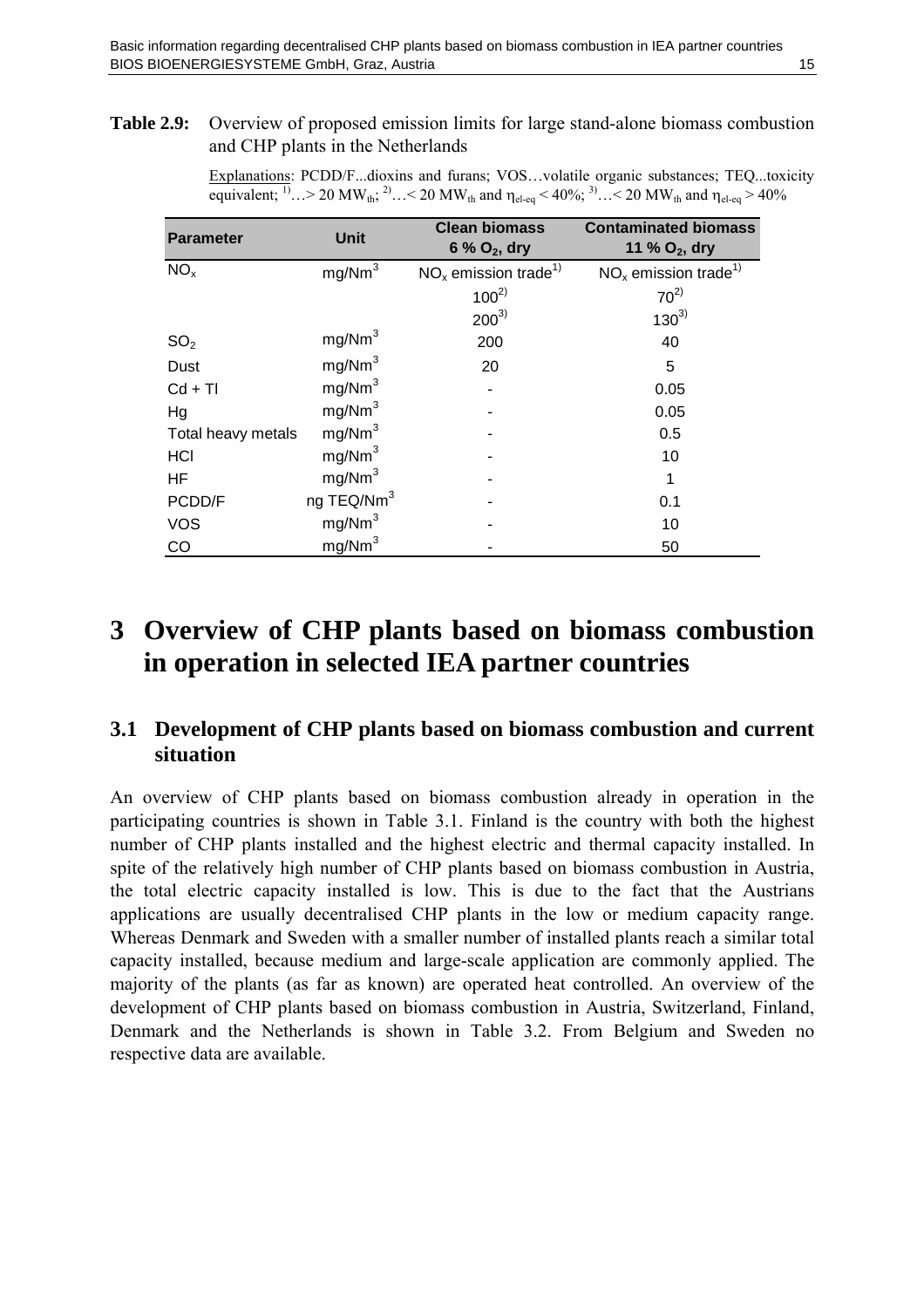#### <span id="page-19-1"></span><span id="page-19-0"></span>**Table 3.1:** Overview of CHP plants based on biomass combustion in operation

Explanations: <sup>1)</sup>…exclusive of central CHP units (large CHP plants  $> 100 \text{ MW}_{el}$ , located near larger cities);  $^{2}$ ... including the fuel capacity of 2 plants co-firing biomass: with natural gas generating 89 MW<sub>el</sub> and with coal 19.6 MW<sub>el</sub>; <sup>3)</sup>…including the fuel capacity of 2 plants cofiring biomass: with natural gas generating 174 MW<sub>th</sub> and with coal 60 MW<sub>th</sub>, figure is exclusive of thermal capacity delivered as industrial steam in 3 CHP units in the wood industry;  $4^{\circ}$ ...the plants indicated have been built with governmental support, several others without support have been built but there is no total number of them available;  $5^{\circ}$ ... for the 15 plants above

|                                   | Unit      | <b>Austria</b> | Switzerland | <b>Finland</b> | <b>Belaium</b> | <b>Denmark</b> | <b>Netherlands</b> | Sweden      |
|-----------------------------------|-----------|----------------|-------------|----------------|----------------|----------------|--------------------|-------------|
| Total number                      |           | 62             |             | 80             |                | 16'            |                    | $15^4$      |
| Total electric capacity installed | $MW_{el}$ | 310            |             | 2.000          | 27             | $209.4^{2}$    | 27                 | $340^{5}$   |
| Total thermal capacity installed  | $MW_{th}$ |                | 15.7        | 5.000          |                | $416.1^{3}$    | 5.3                | $1,000^{5}$ |
| Heat controlled operation         | $\%$      |                |             | 90             |                | 88             | 33                 | 100         |
| Electricity controlled operation  | %         |                |             | 10             |                | 12             | 67                 |             |

#### <span id="page-19-2"></span>**Table 3.2:** Development of CHP plants based on biomass combustion installed in the participating countries

|  |  |  |  | $\frac{E_{\text{Xplanations}}}{\sigma}$ no data from Belgium and Sweden available; n.ino indication; <sup>1)</sup> outlook |  |
|--|--|--|--|----------------------------------------------------------------------------------------------------------------------------|--|
|  |  |  |  |                                                                                                                            |  |

| Year                              | <b>Austria</b> | <b>Switzerland</b>                                           | <b>Finland</b> |     | <b>Denmark Netherlands</b> |  |  |  |  |  |  |
|-----------------------------------|----------------|--------------------------------------------------------------|----------------|-----|----------------------------|--|--|--|--|--|--|
| <b>Number of plants installed</b> |                |                                                              |                |     |                            |  |  |  |  |  |  |
| 1990                              | 22             | 0                                                            | n.i.           | 6   | n.i.                       |  |  |  |  |  |  |
| 1995                              | 25             | 2                                                            | 50             | 9   | n.i.                       |  |  |  |  |  |  |
| 2000                              | 32             | 3                                                            | 70             | 14  | 2                          |  |  |  |  |  |  |
| $2003^{1}$                        | 62             | n.i.                                                         | 80             | 16  | 3                          |  |  |  |  |  |  |
|                                   |                | Electric capacity of the plants installed $[MW_{el}]$        |                |     |                            |  |  |  |  |  |  |
| 1990                              | 212            | n.i.                                                         | n.i.           | 31  | n.i.                       |  |  |  |  |  |  |
| 1995                              | 223            | n.i.                                                         | n.i.           | 79  | n.i.                       |  |  |  |  |  |  |
| 2000                              | 234            | n.i.                                                         | n.i.           | 120 | n.i.                       |  |  |  |  |  |  |
| $2003^{1}$                        | 310            | n.i.                                                         | 2,000          | 209 | n.i.                       |  |  |  |  |  |  |
|                                   |                | Thermal capacity of the plants installed [MW <sub>th</sub> ] |                |     |                            |  |  |  |  |  |  |
| 1990                              | n.i.           | n.i.                                                         | n.i.           | 49  | n.i.                       |  |  |  |  |  |  |
| 1995                              | n.i.           | n.i.                                                         | n.i.           | 179 | n.i.                       |  |  |  |  |  |  |
| 2000                              | n.i.           | n.i.                                                         | n.i.           | 242 | 26                         |  |  |  |  |  |  |
| $2003^{1}$                        | n.i.           | n.i.                                                         | 5,000          | 416 | 27                         |  |  |  |  |  |  |

[Table 3.3](#page-20-1) provides an overview of technologies applied for CHP plants in the participating countries and their power range. Thus, the most common CHP technology is the steam turbine with a power range between 600 kW and almost 700 MW (co-firing plants). All other technologies are, related to the number of plants already installed, of minor importance. However, especially for decentralised CHP plants based on biomass combustion (small and medium-scale applications) other technologies become more and more relevant. A common application in the range between 400 and  $1,500 \text{ kW}_{el}$  is the ORC process. The ORC process has been successfully introduced in the market in 1999. Other emerging technologies are the Stirling engine and the steam screw-type engine, where market introduction can be expected in the near future (most probably 2004). Steam piston engines are also applied for CHP plants based on biomass combustion. In addition, in the field of combined heat and power production from biomass in decentralised plants also plants based on biomass gasification are potential options. In this respect, fixed and fluidised bed gasification plants combined with gas engines are further technologies applied for CHP plants.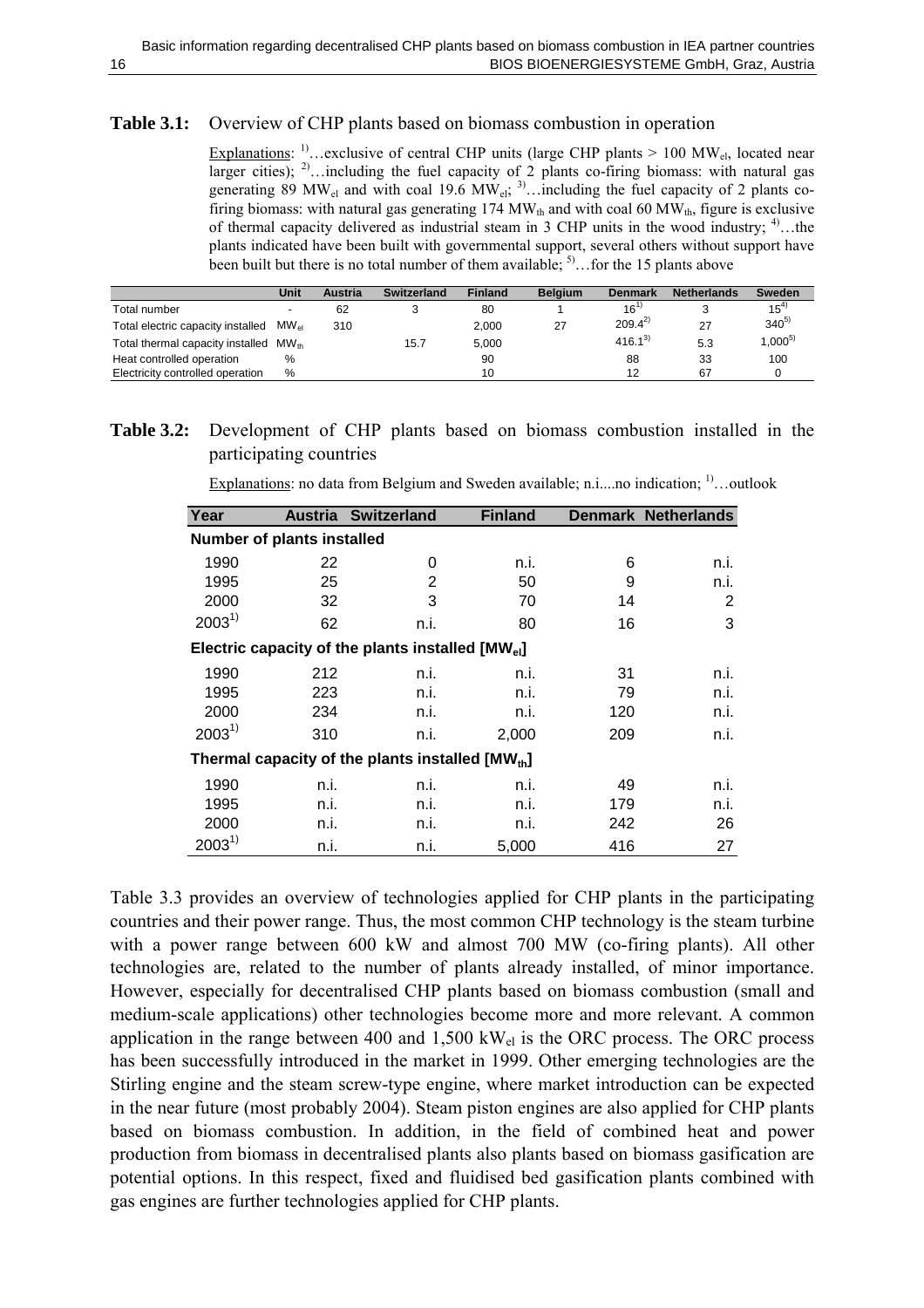<span id="page-20-0"></span>The number of CHP units based on steam turbines indicates this technology to be a well proven state-of-the-art technology in this field of application with installations in all participating countries, i.e. in Austria, Belgium, Denmark, Finland, the Netherlands, Switzerland and Sweden. The use of steam turbines is most common for co-combustion units, but their application in decentralised CHP plants based on biomass combustion is also well proven. However, there are several emerging technologies for smaller capacity ranges.

The two plants based on a steam piston engine are located in Finland. Due to several technical problems, the steam piston engine has been thrown back in his development.

A biomass CHP plant based on a steam screw-type engine cycle with a nominal electric capacity of 800 kWel has recently (November 2003) been put in operation in Hartberg in Austria in the framework of an EU demonstration project (No. NNE5/2000/467). The nominal thermal capacity of the plant amounts to  $7,000 \text{ kW}_{th}$ . The plant is the first biomass CHP plant based on steam screw-type technology worldwide.

<span id="page-20-1"></span>**Table 3.3:** Overview of the technologies applied for CHP plants in the participating countries and their capacity range

Explanations: n.i....no indication;  $\frac{1}{1}$ ...in addition to plants in the selected IEA partner countries investigated, 5 plants in Germany and 1 plant in Italy are in operation; year of observation: 2003

| <b>CHP technology</b>                      | <b>Number</b> | Capacity range [MW <sub>el</sub> ] |
|--------------------------------------------|---------------|------------------------------------|
| <b>Combustion based systems</b>            |               |                                    |
| Steam turbine                              | 127           | $0.6 - 697$                        |
| Steam piston engine                        | 2             |                                    |
| Screw-type engine                          | 1             | 0.8                                |
| ORC process                                | $7^{1}$       | $0.4 - 1.5$                        |
| Stirling engine                            | 3             | $0.035 - 0.075$                    |
| Directly fired gas turbine                 | n.i.          | n.i.                               |
| Indirectly fired gas turbine               | n.i.          | n.i.                               |
| <b>Gasification based systems</b>          |               |                                    |
| Fixed bed gasification $+$ gas engine      | 2             | $0.115 - 1.4$                      |
| Fixed bed gasification + Stirling engine   | 1             | 0.031                              |
| Fluidised bed gasification $+$ gas engine  | 3             | $< 1 - 10$                         |
| Fluidised bed gasification $+$ gas turbine | n.i.          | n.i.                               |

<span id="page-20-2"></span>Seven CHP plants based on biomass combustion on the basis of an ORC process are already in operation in the participating partner countries, 5 in Austria and 2 in Switzerland. In addition to these plants in the partner countries, 5 plants based on an ORC process in Germany and 1 plant in Italy are in operation. The first ORC process in Europe in combination with biomass combustion was realised within an European demonstration project (EU THERMIE project "Biomass fired CHP plant based on an ORC cycle" -BM/120/98/AT/IT) in the wood manufacturing company STIA in Admont (Austria). This plant with a nominal electric capacity of 400 kW is in operation since October 1999 [\[1;](#page-24-1) [2;](#page-24-2) [3;](#page-24-3) [4\]](#page-24-4). In Lienz in Austria the second ORC process in combination with biomass combustion has been installed in the framework of an EU demonstration project (project no. NNE5-475-2000) [[3;](#page-20-2) [5\]](#page-24-5). The nominal electric capacity of the plant amounts to  $1,000 \text{ kW}_{\text{el}}$ , the nominal thermal capacity of the plant amounts to  $5,000 \text{ kW}_{th}$ . The plant was put into operation in February 2001. Based on the good experiences with these ORC processes, several further biomass CHP plants based on ORC processes have been installed in Austria, Germany, Italy and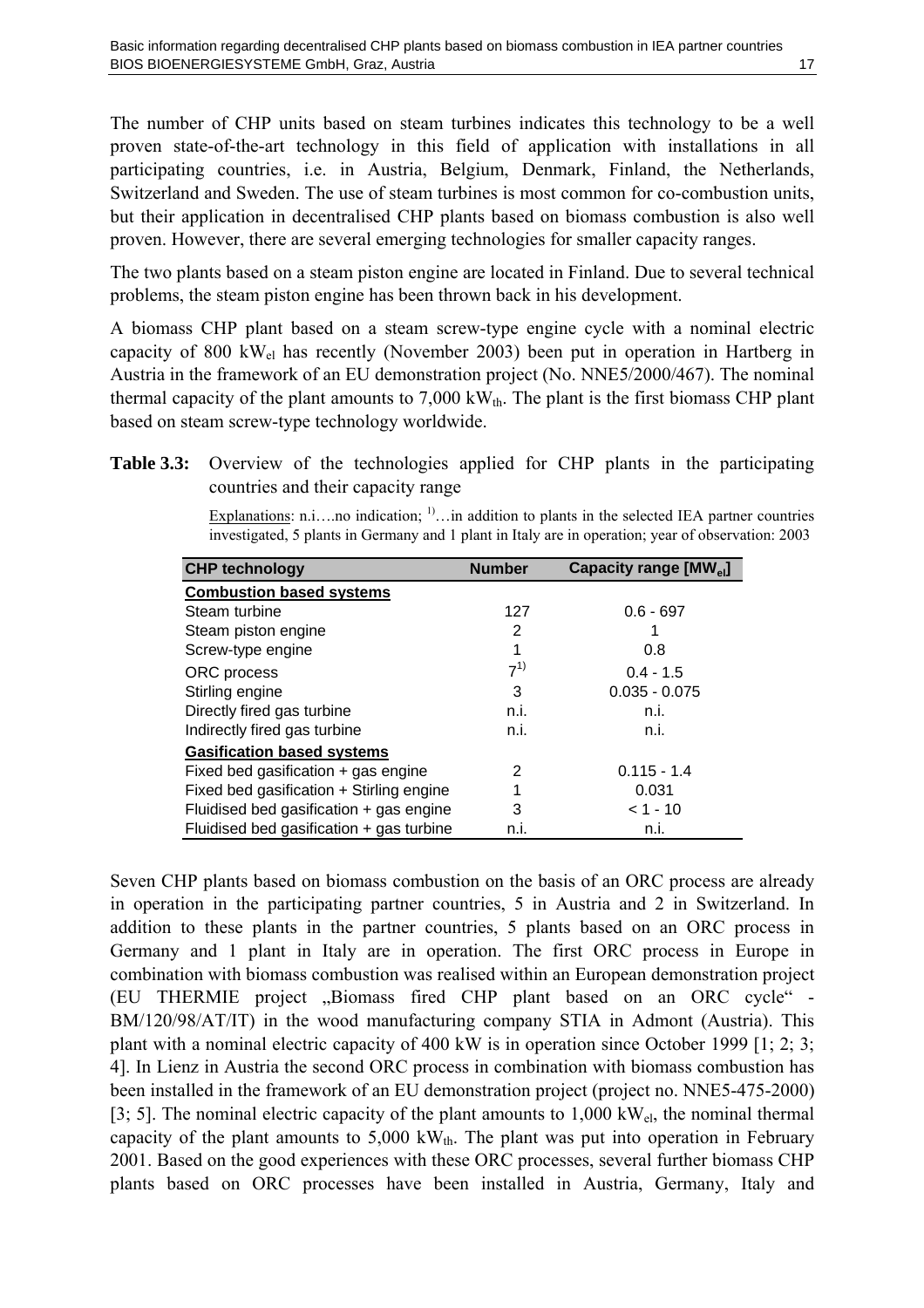<span id="page-21-0"></span>Switzerland. The capacity range of the ORC process has in the meantime been expanded to about 1,500 kWel and further installations are expected in the near future.

The three CHP plants based on biomass combustion on the basis of Stirling engines are located in Austria (2) and Finland (1). The first commercial demonstration of a biomass fired Stirling engine worldwide has been done in Oberlech, Austria, with a 4 cylinder Stirling engine with a nominal electric capacity of 35  $kW<sub>el</sub>$  and a nominal thermal capacity of 700 kW<sub>th</sub> in the framework of a national demonstration project [\[6\]](#page-24-6). In Hard in Austria an EU demonstration project with a newly developed 8 cylinder Stirling engine process with a nominal electric capacity of 75 kW<sub>el</sub> and a nominal thermal capacity of 500 kW<sub>th</sub> has been realised. This is the first development and demonstration of a biomass fired 8 cylinder Stirling engine worldwide. The biomass fuels allowed to be used for the operation of biomass CHP plants based on a Stirling engine are at the moment confined to biomass fuels with low ash and chlorine content.

The decentralised biomass CHP systems based on gasification processes have not reached market introduction yet. All the plants already installed are pilot plants. The plants based on fixed bed gasification are installed in Denmark, i.e. in Ansager, Harboøre and Høgild. The plants in Harboøre (1.4  $MW_{el}$ ) and Høgild (115 kW<sub>el</sub>) use the producer gas in gas engines. The plant in Ansager is based on a Stirling engine with 31 kWel. The fluidised bed gasification systems based on gas engines are located in Austria, Finland and the Netherlands. The plant in Austria is located in Güssing and has a nominal electric capacity of 2.0 MW<sub>el</sub> and a nominal thermal capacity of 4.5  $MW_{th}$  [\[7\]](#page-24-7). The Finnish plant in Lahti has a total electric capacity of 167 MW where biomass covers about 15% of the fuel energy input [\[8\]](#page-24-8). Biomass is gasified in a circulating fluidised bed gasifier. The product gas is fed to a coal combustion power plant where complete burn-out of gas and char particles takes place. Another co-firing gasifier in combination with a gas engine is located in Amer in the Netherlands.

#### **3.2 Potential and technological evaluation of the different technologies**

The summarised estimation of the participating partners regarding important fields of application for different biomass CHP technologies is shown in [Table 3.4.](#page-22-1) From the combustion based systems steam turbines, steam piston engines, screw-type engines, ORC processes and Stirling engines are already applied in one or more fields of application. Directly and indirectly fired gas turbines are seen as promising future options.

In the field of gasification based systems fixed and fluidised bed gasification in combination with gas engines and Stirling engines are already applied in pilot plants. In addition, fluidised bed gasification in combination with gas turbines is seen as a promising future options.

Steam turbines as well as ORC processes have already achieved their breakthrough in the fields of application stated. Decentralised biomass CHP plants based on the steam screw-type engine and the Stirling engine are expected to achieve a breakthrough in the near future (for both technologies demonstration units are already in operation). Almost all technologies (except steam turbine and steam piston engine systems) show a considerable potential concerning further technological development and the reduction of costs. This potential should be utilised within the next years in order to increase the competitiveness of biomass CHP systems.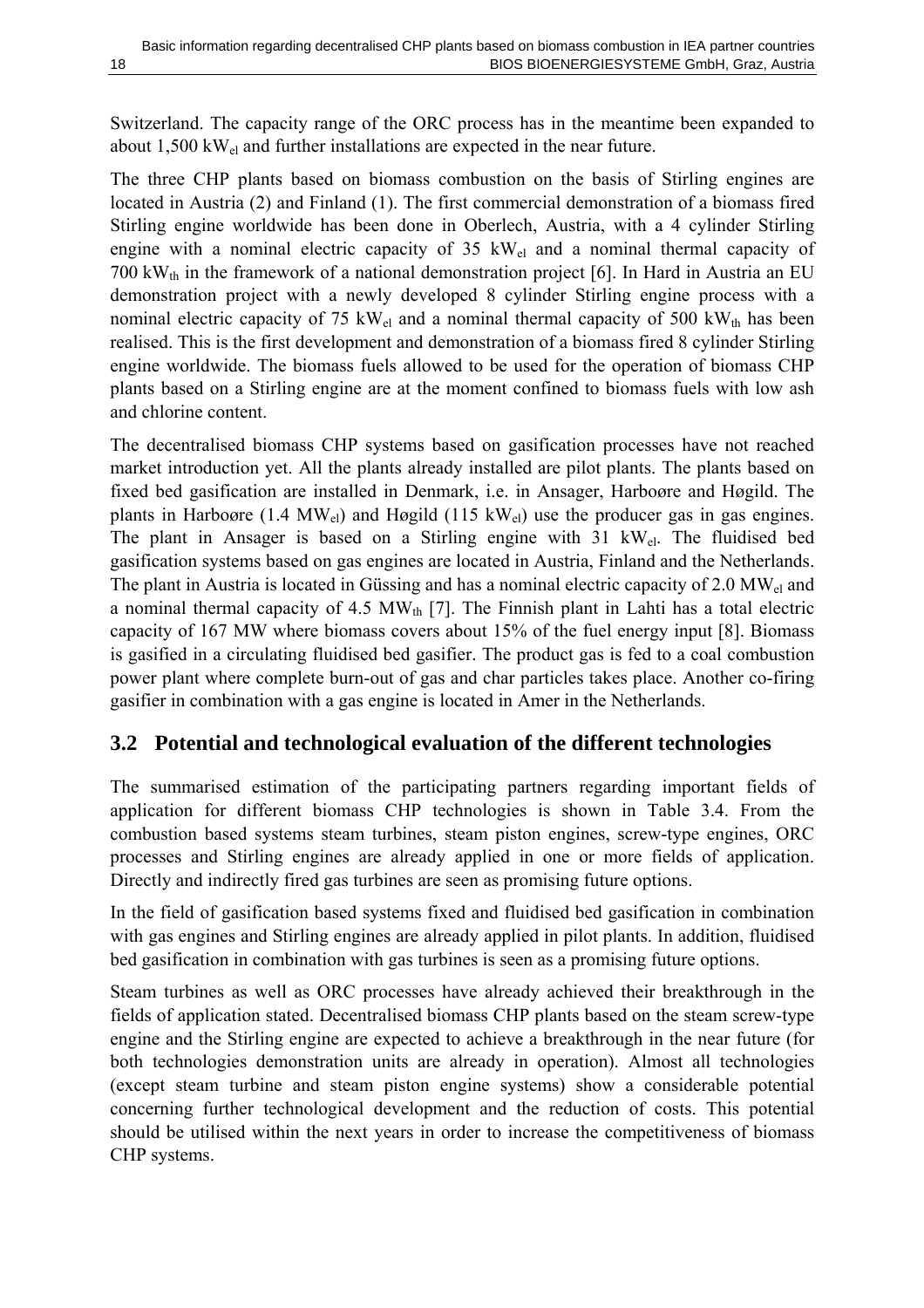<span id="page-22-0"></span>Special focus concerning micro-scale biomass CHP plants should be put on Stirling applications ( $\leq 150 \text{ kW}_{el}$ ). Regarding small-scale systems between 400 and 1,500 kW<sub>el</sub> ORC and screw-type engine processes are of special interest. Steam turbines are of special interest regarding larger applications above 2 MWel.

Biomass CHP systems based on biomass gasification have not yet achieved a level of development which allows market introduction, but several demonstration plants are existing. The future will show whether a breakthrough for biomass CHP plants based on gasification can be achieved.

#### <span id="page-22-1"></span>**Table 3.4:** Important fields of application for different biomass CHP plant technologies

Explanations: summary of the estimations of the participating partners for their respective country (i.e. Austria, Finland, Belgium, Denmark, the Netherlands, Sweden); x…already applied; o…promising future option

|            |                                          | <b>Field of application</b> |                          |                                  |                                   |                        |             |
|------------|------------------------------------------|-----------------------------|--------------------------|----------------------------------|-----------------------------------|------------------------|-------------|
|            |                                          | District heating            | Wood processing industry | Agriculture / forestry / farmers | Residential heating (small-scale) | Other industrial areas | Central CHP |
|            | <b>Combustion based systems</b>          |                             |                          |                                  |                                   |                        |             |
|            | Steam turbine                            | X                           | X                        |                                  |                                   | x                      | X           |
|            | Steam piston engine                      | O                           | x                        |                                  |                                   | o                      |             |
|            | Screw-type engine                        | x                           | O                        |                                  |                                   |                        |             |
|            | ORC process                              | X                           | X                        |                                  | o                                 |                        |             |
| Technology | Stirling engine                          | x                           | o                        | o                                | x                                 | o                      |             |
|            | Directly fired gas turbine               | o                           | o                        |                                  |                                   |                        | o           |
|            | Indirectly fired gas turbine             | $\circ$                     | o                        | o                                |                                   |                        | O           |
|            | Gasification based systems               |                             |                          |                                  |                                   |                        |             |
|            | Fixed bed gasification + gas engine      | x                           | o                        | o                                | o                                 | o                      |             |
|            | Fixed bed gasification + Stirling engine | Χ                           |                          | o                                | O                                 | o                      |             |
|            | Fluidised bed gasification + gas engine  | x                           | x                        |                                  | o                                 | o                      | o           |
|            | Fluidised bed gasification + gas turbine | o                           | o                        |                                  |                                   |                        |             |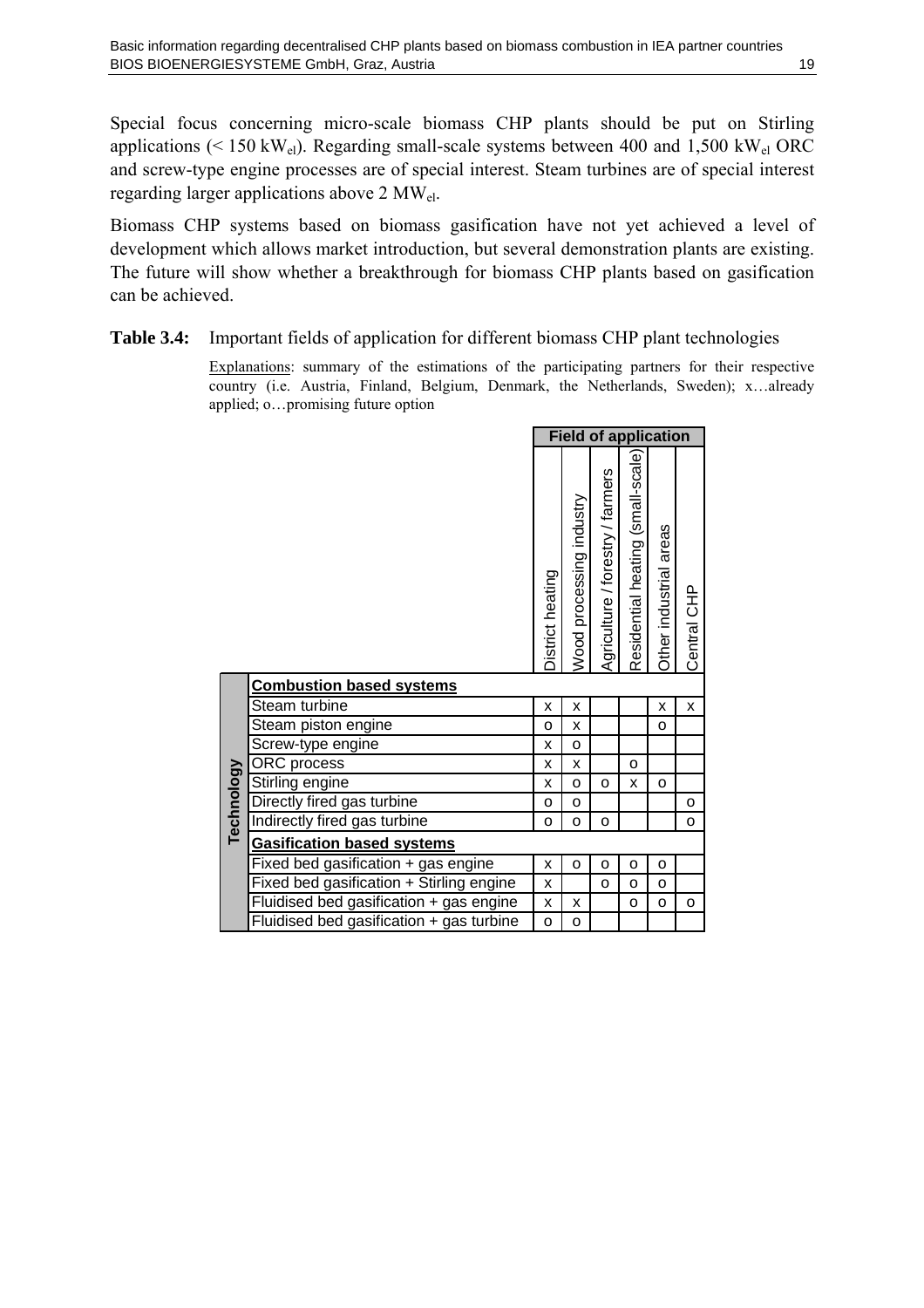# <span id="page-23-0"></span>**4 Conclusions**

7 of the 14 IEA Task 32 members participated in this questionnaire survey providing an overview regarding decentralised CHP plants (usually  $\leq$  20 MW<sub>el</sub>) based on biomass combustion in selected IEA partner countries, i.e. Austria, Belgium, Denmark, Finland, the Netherlands, Sweden and Switzerland (the biomass allowed to be used within the framework of the respective national regulations is defined in the sections [2.2](#page-8-1) and [2.3\)](#page-10-1). All participating countries have defined different targets concerning electricity production from renewable energy sources, three countries (Belgium, Denmark and Finland) have additionally defined targets concerning electricity production from solid biomass.

Investment subsidies for CHP plants based on biomass combustion are granted in Finland, Belgium and the Netherlands (in an amount between 5 and 40% of the total investment costs). Six countries indicated, that increased feed-in tariffs (or other support for electricity production from renewable energy sources) for electricity from biomass are available, i.e. Austria, Finland, Belgium, Denmark, the Netherlands and Sweden. Except Finland, in all countries the feed-in tariffs are secured for a specific period of time.

Emission limits for CHP plants based on biomass combustion are defined for the following parameters in the respective countries:

- Dust: all participating countries
- CO: Austria, Belgium, Denmark, Netherlands, Sweden
- $NO<sub>x</sub>$ : all participating countries
- $SO_x$ : Belgium, Denmark, Finland, Netherlands, Sweden
- TOC: Austria
- PCDD/F: Belgium, Netherlands

Several decentralised CHP plants based on biomass combustion are already in operation in the participating countries, most of them in Finland and Austria. The technology predominantly applied are steam turbines with nominal electric capacities of up to 700 MWel. The steam turbine process is a well proven state-of-the-art technology in this field of application. ORC processes have successfully been demonstrated within two EU demonstration projects (Admont and Lienz in Austria) and have recently achieved market introduction in a capacity range between 400 and 1,500 kWel. The worldwide first two demonstration projects for Stirling engines in biomass CHP plants are already ongoing in Austria with 4 and 8 cylinder Stirling engines (35 and 75 kWel, respectively). A small series production of Stirling engines is planned to be launched in the years 2004/2005. Further CHP technologies based on biomass combustion are steam piston engines and steam screw-type engines. Due to several technical problems, the steam piston engine has been thrown back in his development. A biomass CHP plant based on a steam screw-type engine cycle with a nominal electric capacity of 800 kWel has recently (November 2003) been put in operation in Hartberg in Austria in the framework of an EU demonstration project and show a promising performance.